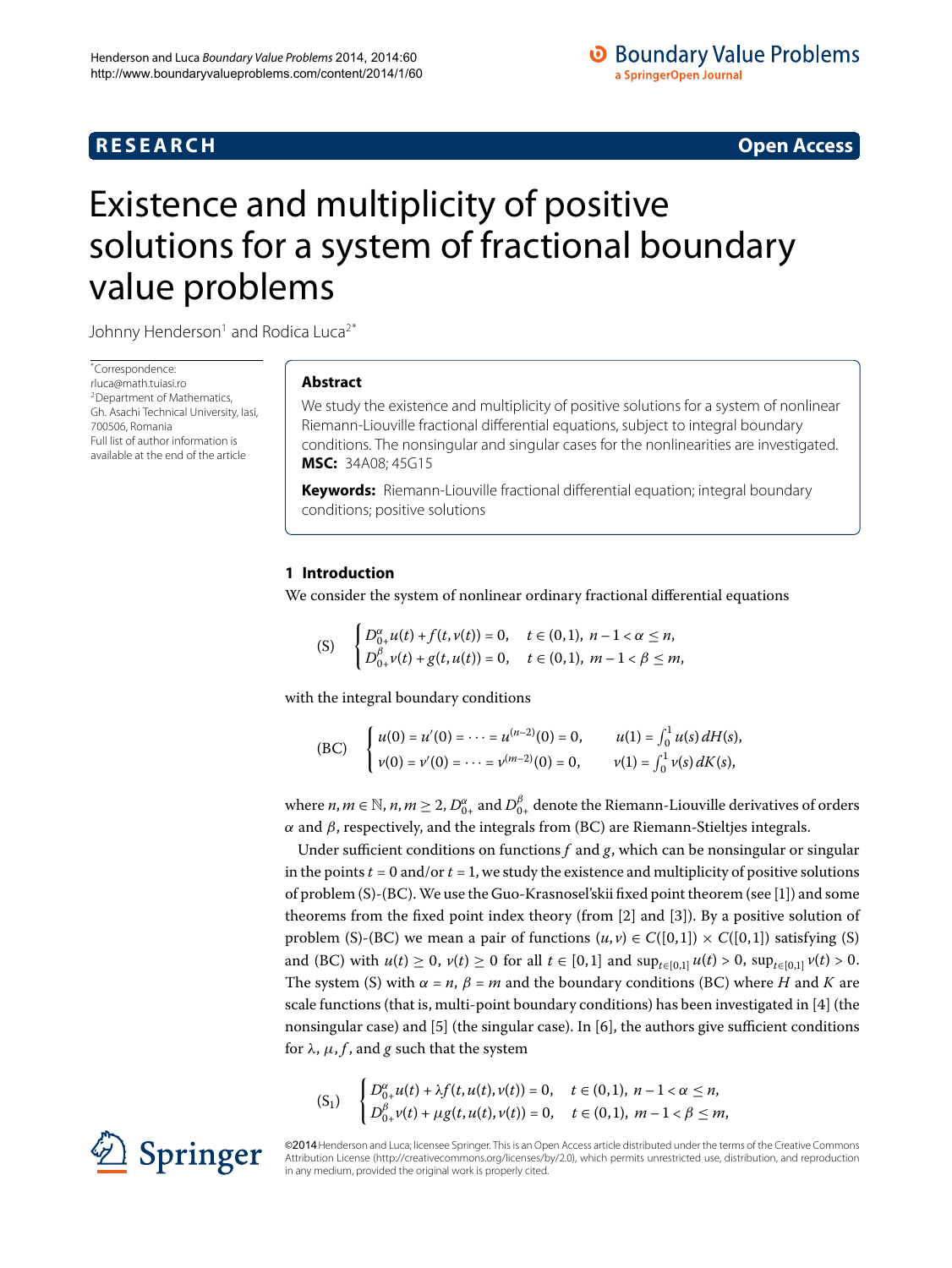with the boundary conditions (BC) with *H* and *K* scale functions, has positive solutions  $(u(t) \geq 0, v(t) \geq 0$  for all  $t \in [0, 1]$ , and  $(u, v) \neq (0, 0)$ .

Fractional differential equations describe many phenomena in various fields of engineering and scientific disciplines such as physics, biophysics, chemistry, biology, economics, control theory, signal and image processing, aerodynamics, viscoelasticity, electromagnetics, and so on (see  $[7-13]$  $[7-13]$ ).

<span id="page-1-0"></span>In Section 2, we present the necessary definitions and properties from the fractional calculus theory and some auxiliary results dealing with a nonlocal boundary value problem for fractional differential equations. In Section 3[,](#page-5-0) we give some existence and multiplicity results for positive solutions with respect to a cone for our problem (S)-(BC), where *f* and *g* are nonsingular functions. The case when *f* and *g* are singular at  $t = 0$  and/or  $t = 1$  is studied in Section 4. Finally[,](#page-14-0) in Section 5, we present two examples which illustrate our main results.

### **2 Preliminaries and auxiliary results**

We present here the definitions, some lemmas from the theory of fractional calculus and some auxiliary results that will be used to prove our main theorems.

**Definition 2.1** The (left-sided) fractional integral of order  $\alpha > 0$  of a function  $f$  :  $(0, \infty) \rightarrow$  $\mathbb R$  is given by

$$
(I_{0+}^{\alpha}f)(t)=\frac{1}{\Gamma(\alpha)}\int_0^t (t-s)^{\alpha-1}f(s)\,ds,\quad t>0,
$$

provided the right-hand side is pointwise defined on  $(0, \infty)$ , where  $\Gamma(\alpha)$  is the Euler gamma function defined by  $\Gamma(\alpha) = \int_0^\infty t^{\alpha-1} e^{-t} dt$ ,  $\alpha > 0$ .

**Definition 2.2** The Riemann-Liouville fractional derivative of order  $\alpha \ge 0$  for a function  $f$  : (0,  $\infty$ )  $\rightarrow \mathbb{R}$  is given by

$$
\left(D_{0+}^{\alpha}f\right)(t) = \left(\frac{d}{dt}\right)^n \left(I_{0+}^{n-\alpha}f\right)(t) = \frac{1}{\Gamma(n-\alpha)} \left(\frac{d}{dt}\right)^n \int_0^t \frac{f(s)}{(t-s)^{\alpha-n+1}} ds, \quad t > 0,
$$

where  $n = \llbracket \alpha \rrbracket + 1$ , provided that the right-hand side is pointwise defined on  $(0, \infty)$ .

The notation  $\llbracket \alpha \rrbracket$  stands for the largest integer not greater than  $\alpha$ . We also denote the Riemann-Liouville fractional derivative of *f* by  $D_{0+}^{\alpha}f(t)$ . If  $\alpha = m \in \mathbb{N}$  then  $D_{0+}^m f(t) = f^{(m)}(t)$ for *t* > 0, and if  $\alpha = 0$  then  $D_{0+}^0 f(t) = f(t)$  for  $t > 0$ .

**Lemma 2.1** ([\[](#page-16-10)10]) Let  $\alpha > 0$  and  $n = \lceil \alpha \rceil + 1$  for  $\alpha \notin \mathbb{N}$  and  $n = \alpha$  for  $\alpha \in \mathbb{N}$ ; that is, *n* is the *smallest integer greater than or equal to α*. *Then the solutions of the fractional differential*  $equation D_{0+}^{\alpha}u(t) = 0, 0 < t < 1, are$ 

$$
u(t) = c_1 t^{\alpha - 1} + c_2 t^{\alpha - 2} + \cdots + c_n t^{\alpha - n}, \quad 0 < t < 1,
$$

*where*  $c_1, c_2, \ldots, c_n$  *are arbitrary real constants.*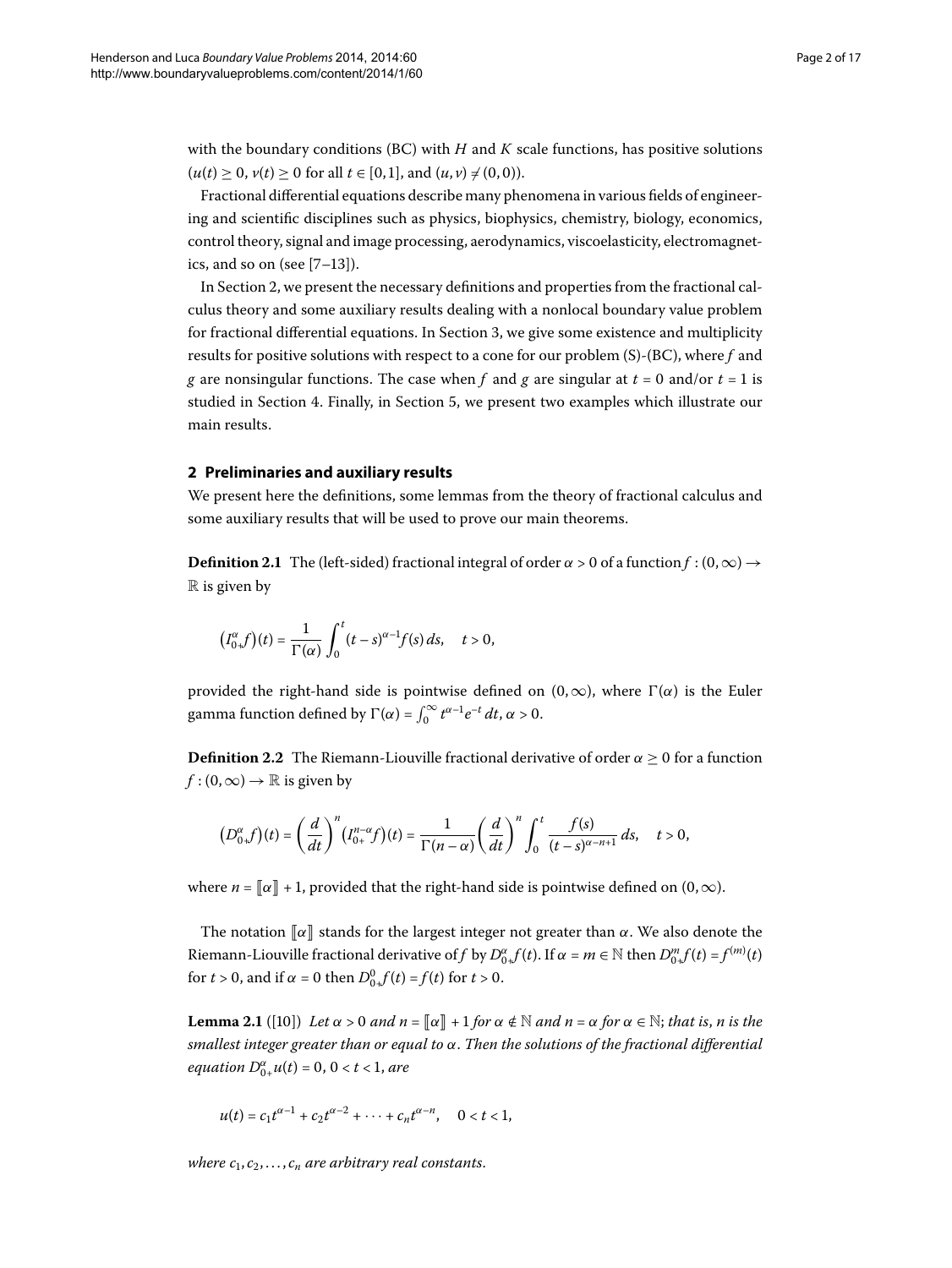<span id="page-2-2"></span>*are*

<span id="page-2-0"></span>
$$
u(t) = -\frac{1}{\Gamma(\alpha)} \int_0^t (t-s)^{\alpha-1} y(s) \, ds + c_1 t^{\alpha-1} + \dots + c_n t^{\alpha-n}, \quad 0 < t < 1,
$$

*where*  $c_1, c_2, \ldots, c_n$  *are arbitrary real constants.* 

We consider now the fractional differential equation

<span id="page-2-1"></span>
$$
D_{0+}^{\alpha}u(t) + y(t) = 0, \quad 0 < t < 1, \ n-1 < \alpha \le n,
$$
 (1)

<span id="page-2-4"></span>with the integral boundary conditions

$$
u(0) = u'(0) = \dots = u^{(n-2)}(0) = 0, \qquad u(1) = \int_0^1 u(s) \, dH(s), \tag{2}
$$

<span id="page-2-3"></span>where  $n \in \mathbb{N}$ ,  $n \ge 2$ , and  $H : [0,1] \to \mathbb{R}$  is a function of the bounded variation.

**Lemma 2.3** If  $H : [0, 1] \to \mathbb{R}$  is a function of bounded variation,  $\Delta_1 = 1 - \int_0^1 s^{\alpha - 1} dH(s) \neq 0$ *and*  $y \in C([0, 1])$  $y \in C([0, 1])$ , *then the solution of problem* (1)-(2) *is given by* 

$$
u(t) = -\frac{1}{\Gamma(\alpha)} \int_0^t (t-s)^{\alpha-1} y(s) ds + \frac{t^{\alpha-1}}{\Delta_1 \Gamma(\alpha)} \left[ \int_0^1 (1-s)^{\alpha-1} y(s) ds - \int_0^1 \left( \int_s^1 (\tau-s)^{\alpha-1} dH(\tau) \right) y(s) ds \right], \quad 0 \le t \le 1.
$$
 (3)

*Proof* By Lemma 2.2, the solutions of equation (1[\)](#page-2-0) are

$$
u(t)=-\frac{1}{\Gamma(\alpha)}\int_0^t (t-s)^{\alpha-1}y(s)\,ds+c_1t^{\alpha-1}+\cdots+c_nt^{\alpha-n},
$$

where  $c_1, \ldots, c_n \in \mathbb{R}$ . By using the conditions  $u(0) = u'(0) = \cdots = u^{(n-2)}(0) = 0$ , we obtain  $c_2 = \cdots = c_n = 0$ . Then we conclude

$$
u(t) = c_1 t^{\alpha-1} - \frac{1}{\Gamma(\alpha)} \int_0^t (t-s)^{\alpha-1} y(s) ds.
$$

Now, by condition  $u(1) = \int_0^1 u(s) dH(s)$ , we deduce

$$
c_1 - \frac{1}{\Gamma(\alpha)} \int_0^1 (1-s)^{\alpha-1} y(s) ds = \int_0^1 \left[ c_1 s^{\alpha-1} - \frac{1}{\Gamma(\alpha)} \int_0^s (s-\tau)^{\alpha-1} y(\tau) d\tau \right] dH(s)
$$

or

$$
c_1\left(1-\int_0^1 s^{\alpha-1} dH(s)\right)=\frac{1}{\Gamma(\alpha)}\int_0^1 (1-s)^{\alpha-1}y(s) ds
$$
  

$$
-\frac{1}{\Gamma(\alpha)}\int_0^1 \left(\int_0^s (s-\tau)^{\alpha-1}y(\tau) d\tau\right) dH(s).
$$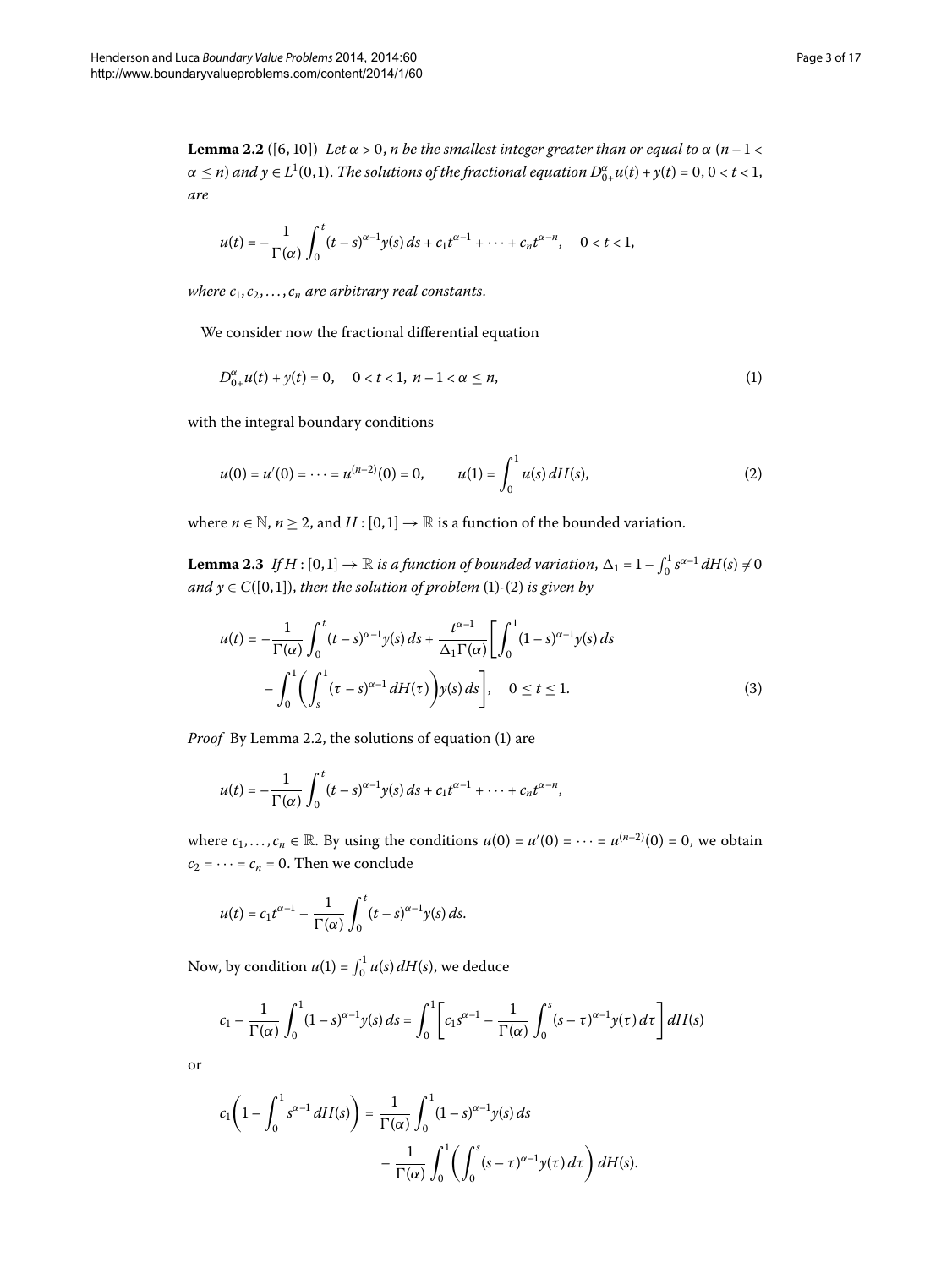So, we obtain

<span id="page-3-2"></span>
$$
c_1 = \frac{1}{\Delta_1 \Gamma(\alpha)} \int_0^1 (1-s)^{\alpha-1} y(s) ds - \frac{1}{\Delta_1 \Gamma(\alpha)} \int_0^1 \left( \int_0^s (s-\tau)^{\alpha-1} y(\tau) d\tau \right) dH(s)
$$
  

$$
= \frac{1}{\Delta_1 \Gamma(\alpha)} \int_0^1 (1-s)^{\alpha-1} y(s) ds - \frac{1}{\Delta_1 \Gamma(\alpha)} \int_0^1 \left( \int_\tau^1 (s-\tau)^{\alpha-1} dH(s) \right) y(\tau) d\tau
$$
  

$$
= \frac{1}{\Delta_1 \Gamma(\alpha)} \int_0^1 (1-s)^{\alpha-1} y(s) ds - \frac{1}{\Delta_1 \Gamma(\alpha)} \int_0^1 \left( \int_s^1 (\tau-s)^{\alpha-1} dH(\tau) \right) y(s) ds.
$$

Therefore, we get the expression  $(3)$  $(3)$  for the solution of problem  $(1)-(2)$  $(1)-(2)$ .

<span id="page-3-1"></span><span id="page-3-0"></span> $\Box$ 

Lemma 2.4 Under the assumptions of Lemma 2.3, the Green's function for the boundary *value problem* [\(](#page-2-1)1)-(2) *is given by* 

$$
G_1(t,s) = g_1(t,s) + \frac{t^{\alpha - 1}}{\Delta_1} \int_0^1 g_1(\tau,s) dH(\tau), \quad (t,s) \in [0,1] \times [0,1], \tag{4}
$$

*where*

$$
g_1(t,s) = \frac{1}{\Gamma(\alpha)} \begin{cases} t^{\alpha-1}(1-s)^{\alpha-1} - (t-s)^{\alpha-1}, & 0 \le s \le t \le 1, \\ t^{\alpha-1}(1-s)^{\alpha-1}, & 0 \le t \le s \le 1. \end{cases}
$$
(5)

*Proof* By Lemma 2[.](#page-2-4)3 and relation (3[\)](#page-2-3), we conclude

$$
u(t) = \frac{1}{\Gamma(\alpha)} \Biggl\{ \int_{0}^{t} \Biggl[ t^{\alpha-1} (1-s)^{\alpha-1} - (t-s)^{\alpha-1} \Biggr] y(s) \, ds + \int_{t}^{1} t^{\alpha-1} (1-s)^{\alpha-1} y(s) \, ds \Biggr\} - \int_{0}^{1} t^{\alpha-1} (1-s)^{\alpha-1} y(s) \, ds + \frac{t^{\alpha-1}}{\Delta_{1}} \Biggl[ \int_{0}^{1} (1-s)^{\alpha-1} y(s) \, ds \Biggr] - \int_{0}^{1} \Biggl\{ \int_{s}^{1} (t-s)^{\alpha-1} \, dH(\tau) \Biggr) y(s) \, ds \Biggr] \Biggr\} = \frac{1}{\Gamma(\alpha)} \Biggl\{ \int_{0}^{t} \Biggl[ t^{\alpha-1} (1-s)^{\alpha-1} - (t-s)^{\alpha-1} \Biggr] y(s) \, ds \Biggr\} + \int_{t}^{1} t^{\alpha-1} (1-s)^{\alpha-1} y(s) \, ds - \frac{1}{\Delta_{1}} \Biggl( 1 - \int_{0}^{1} t^{\alpha-1} \, dH(\tau) \Biggr) \times \int_{0}^{1} t^{\alpha-1} (1-s)^{\alpha-1} y(s) \, ds - \int_{0}^{1} \Biggl( \int_{s}^{1} (t-s)^{\alpha-1} \, dH(\tau) \Biggr) y(s) \, ds \Biggr] \Biggr\} = \frac{1}{\Gamma(\alpha)} \Biggl\{ \int_{0}^{t} \Biggl[ t^{\alpha-1} (1-s)^{\alpha-1} - (t-s)^{\alpha-1} \Biggr] y(s) \, ds + \int_{t}^{1} t^{\alpha-1} (1-s)^{\alpha-1} y(s) \, ds \Biggr] + \frac{t^{\alpha-1}}{\Delta_{1}} \Biggl[ \int_{0}^{1} \Biggl( \int_{0}^{1} t^{\alpha-1} (1-s)^{\alpha-1} \, dH(\tau) \Biggr) y(s) \, ds \Biggr] - \int_{0}^{1} \Biggl\{ \int_{s}^{1} (t-s)^{\alpha-1} \, dH(\tau) \Biggr) y(s) \, ds \Biggr] \Biggr\} = \frac{1}{\Gamma(\alpha)} \Biggl\{ \int_{0}^{t} \Biggl[ t^{\alpha-1} (1-s
$$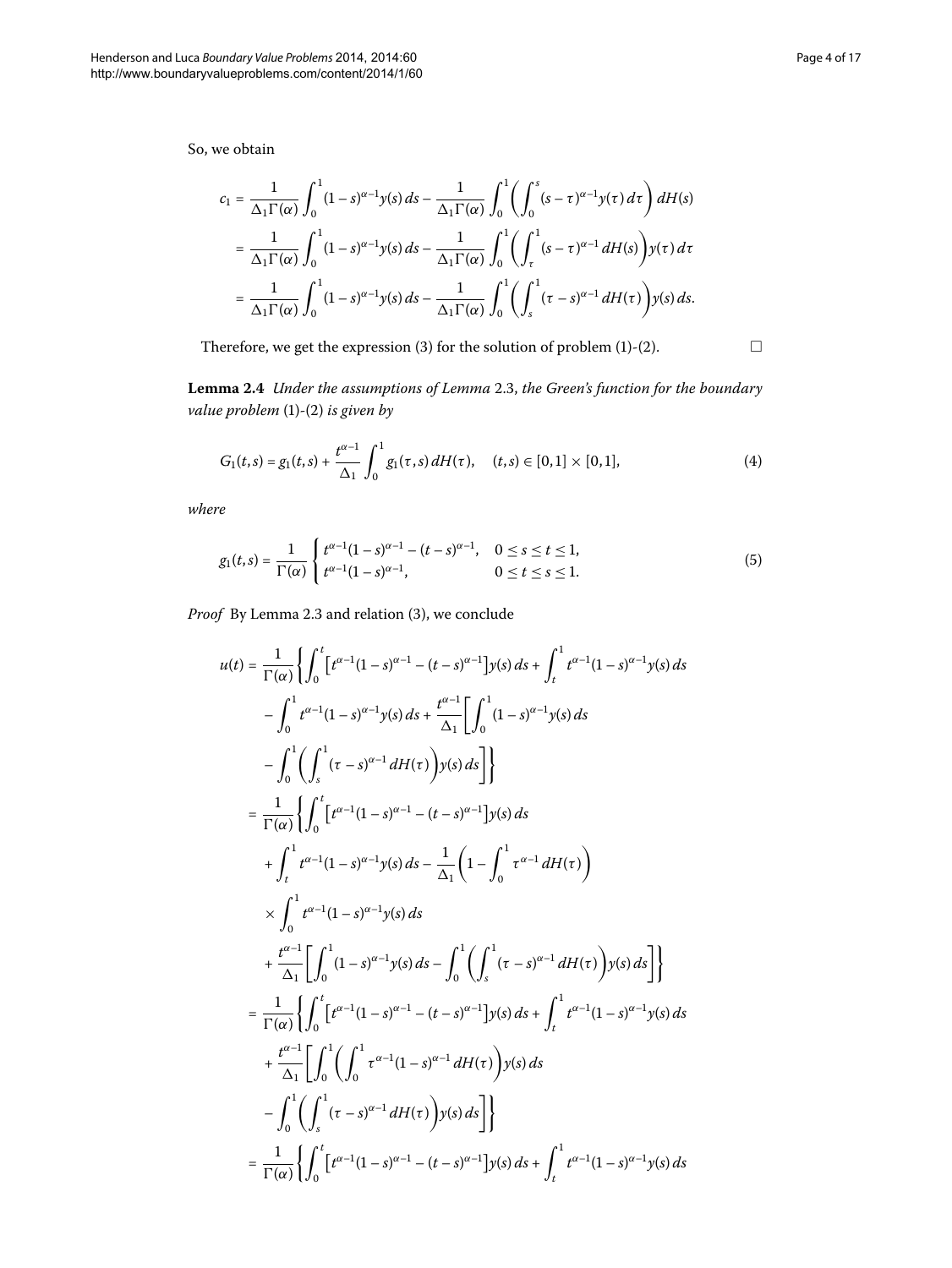$$
+\frac{t^{\alpha-1}}{\Delta_1} \Biggl[ \int_0^1 \Biggl( \int_0^s \tau^{\alpha-1} (1-s)^{\alpha-1} dH(\tau) \Biggr) y(s) ds + \int_0^1 \Biggl( \int_s^1 \Biggl[ \tau^{\alpha-1} (1-s)^{\alpha-1} - (\tau - s)^{\alpha-1} \Biggr] dH(\tau) \Biggr) y(s) ds \Biggr] \Biggr\}= \int_0^1 g_1(t,s) y(s) ds + \frac{t^{\alpha-1}}{\Delta_1} \int_0^1 \Biggl( \int_0^1 g_1(\tau,s) dH(\tau) \Biggr) y(s) ds= \int_0^1 G_1(t,s) y(s) ds,
$$

where  $g_1$  and  $G_1$  are given in (5[\)](#page-3-0) and (4), respectively. Hence  $u(t) = \int_0^1 G_1(t,s)y(s) ds$  for all  $t \in [0,1].$ 

**Lemma 2.5** ([6]) *The function*  $g_1$  *given by* (5) *has the properties*:

- (a)  $g_1 : [0, 1] \times [0, 1] \rightarrow \mathbb{R}_+$  *is a continuous function and*  $g_1(t, s) \ge 0$  *for all*  $(t,s) \in [0,1] \times [0,1].$
- (b)  $g_1(t,s) \leq g_1(\theta_1(s),s)$ , *for all*  $(t,s) \in [0,1] \times [0,1]$ .
- (c) *For any*  $c \in (0, 1/2)$ ,

$$
\min_{t\in[c,1-c]} g_1(t,s) \geq \gamma_1 g_1(\theta_1(s),s) \quad \text{for all } s\in[0,1],
$$

<span id="page-4-0"></span>*where*  $\gamma_1 = c^{\alpha-1}, \theta_1(s) = s$  *if*  $1 < \alpha \leq 2$  (*n* = 2), *and* 

$$
\theta_1(s)=\left\{\begin{array}{ll} \frac{s}{1-(1-s)^{\frac{\alpha-1}{\alpha-2}}}, & s\in(0,1],\\ \frac{\alpha-2}{\alpha-1}, & s=0,\end{array}\right.
$$

$$
if n-1 < \alpha \leq n, n \geq 3.
$$

<span id="page-4-1"></span>**Lemma 2.6** If  $H : [0, 1] \to \mathbb{R}$  is a nondecreasing function and  $\Delta_1 > 0$ , then the Green's *function*  $G_1$  *of the problem* (1[\)](#page-2-1)-(2) *is continuous on*  $[0,1] \times [0,1]$  *and satisfies*  $G_1(t,s) \ge 0$ *for all*  $(t,s) \in [0,1] \times [0,1]$ *. Moreover, if*  $\gamma \in C([0,1])$  *satisfies*  $\gamma(t) \geq 0$  *for all*  $t \in [0,1]$ *, then the unique solution u of problem* (1[\)](#page-2-1)-(2) *satisfies u(t)*  $\geq$  0 *for all t*  $\in$  [0, 1].

*Proof* By using the assumptions of this lemma, we have  $G_1(t,s) \ge 0$  for all  $(t,s) \in [0,1] \times$  $[0, 1]$ , and so  $u(t) \ge 0$  for all  $t \in [0, 1]$ .  $\Box$ 

**Lemma 2.7** Assume that  $H : [0,1] \to \mathbb{R}$  is a nondecreasing function and  $\Delta_1 > 0$ . Then the *Green's function G*<sup>1</sup> *of the problem* (1[\)](#page-2-1)-(2) *satisfies the inequalities*:

(a)  $G_1(t,s) \leq J_1(s), \forall (t,s) \in [0,1] \times [0,1],$  where

$$
J_1(s) = g_1(\theta_1(s), s) + \frac{1}{\Delta_1} \int_0^1 g_1(\tau, s) dH(\tau), \quad s \in [0, 1].
$$

(b) *For every*  $c \in (0, 1/2)$ *, we have* 

$$
\min_{t \in [c,1-c]} G_1(t,s) \geq \gamma_1 f_1(s) \geq \gamma_1 G_1(t',s), \quad \forall t', s \in [0,1].
$$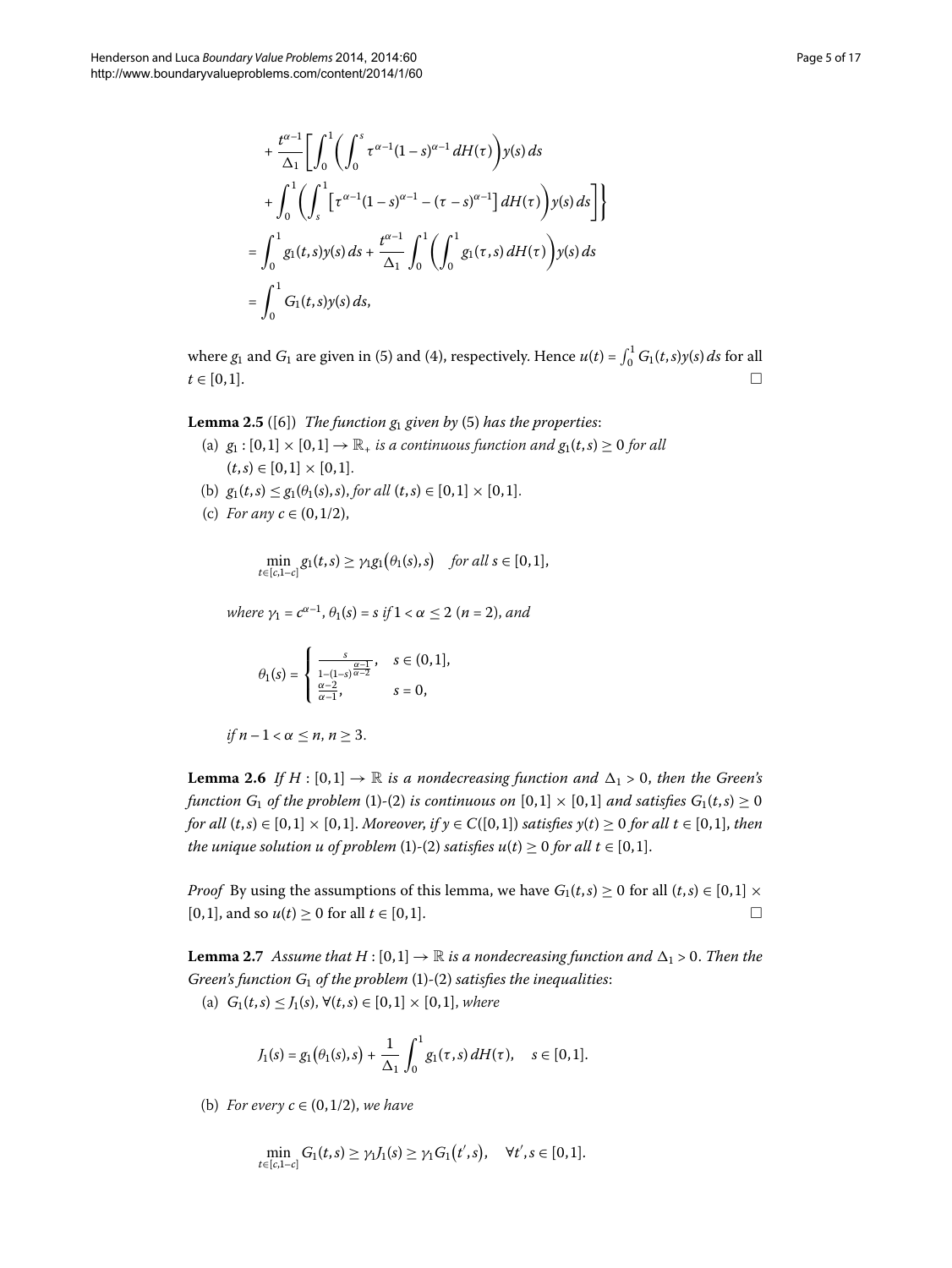*Proof* The first inequality (a) is evident. For part (b), for  $c \in (0, 1/2)$  and  $t \in [c, 1-c]$ ,  $t', s \in$  $[0, 1]$ , we deduce

<span id="page-5-1"></span>
$$
G_1(t,s) \ge c^{\alpha-1} g_1(\theta_1(s),s) + \frac{c^{\alpha-1}}{\Delta_1} \int_0^1 g_1(\tau,s) dH(\tau)
$$
  
=  $c^{\alpha-1} \left( g_1(\theta_1(s),s) + \frac{1}{\Delta_1} \int_0^1 g_1(\tau,s) dH(\tau) \right) = \gamma_1 J_1(s) \ge \gamma_1 G_1(t',s).$ 

Therefore, we obtain the inequalities (b) of this lemma.  $\Box$ 

**Lemma 2.8** Assume that  $H : [0, 1] \rightarrow \mathbb{R}$  is a nondecreasing function and  $\Delta_1 > 0$ ,  $c \in$  $(0, 1/2)$ , and  $y \in C([0, 1])$ ,  $y(t) \ge 0$  for all  $t \in [0, 1]$ . Then the solution  $u(t)$ ,  $t \in [0, 1]$  of prob*lem* (1[\)](#page-2-1)-(2) *satisfies the inequality*  $\min_{t \in [c,1-c]} u(t) \geq \gamma_1 \max_{t' \in [0,1]} u(t').$ 

*Proof* For  $c \in (0, 1/2)$ ,  $t \in [c, 1-c]$ ,  $t' \in [0, 1]$ , we have

$$
u(t) = \int_0^1 G_1(t,s)y(s) ds \ge \gamma_1 \int_0^1 J_1(s)y(s) ds \ge \gamma_1 \int_0^1 G_1(t',s)y(s) ds = \gamma_1 u(t').
$$

Then we deduce the conclusion of this lemma.  $\Box$ 

<span id="page-5-3"></span><span id="page-5-2"></span>

We can also formulate similar results as Lemmas 2[.](#page-5-1)3-2.8 above for the fractional differential equation

$$
D_{0+}^{\beta}v(t) + h(t) = 0, \quad 0 < t < 1, \ m - 1 < \beta \le m,
$$
\n(6)

with the integral boundary conditions

$$
\nu(0) = \nu'(0) = \dots = \nu^{(m-2)}(0) = 0, \qquad \nu(1) = \int_0^1 \nu(s) \, dK(s), \tag{7}
$$

<span id="page-5-0"></span>where  $m \in \mathbb{N}$ ,  $m \ge 2$ ,  $K : [0, 1] \to \mathbb{R}$  is a nondecreasing function and  $h \in C([0, 1])$ . We denote by  $\Delta_2$ ,  $\gamma_2$ ,  $g_2$ ,  $\theta_2$ ,  $G_2$ , and  $J_2$  the corresponding constants and functions for the problem (6[\)](#page-5-3)-(7) defined in a similar manner as  $\Delta_1$ ,  $\gamma_1$ ,  $g_1$ ,  $\theta_1$ ,  $G_1$ , and  $J_1$ , respectively.

# **3 The nonsingular case**

In this section, we investigate the existence and multiplicity of positive solutions for our problem (S)-(BC) under various assumptions on nonsingular functions *f* and *g*.

We present the basic assumptions that we shall use in the sequel.

- (H1)  $H, K : [0, 1] \to \mathbb{R}$  are nondecreasing functions,  $\Delta_1 = 1 \int_0^1 s^{\alpha 1} dH(s) > 0$ ,  $\Delta_2 = 1 - \int_0^1 s^{\beta - 1} dK(s) > 0.$
- (H2) The functions  $f, g : [0, 1] \times [0, \infty) \rightarrow [0, \infty)$  are continuous and  $f(t, 0) = g(t, 0) = 0$ for all  $t \in [0, 1]$ .

A pair of functions  $(u, v) \in C([0, 1]) \times C([0, 1])$  is a solution for our problem (S)-(BC) if and only if  $(u, v) \in C([0, 1]) \times C([0, 1])$  is a solution for the nonlinear integral system

$$
\begin{cases}\n u(t) = \int_0^1 G_1(t,s)f(s,\int_0^1 G_2(s,\tau)g(\tau,u(\tau))\,d\tau)\,ds, & t \in [0,1], \\
v(t) = \int_0^1 G_2(t,s)g(s,u(s))\,ds, & t \in [0,1].\n\end{cases}
$$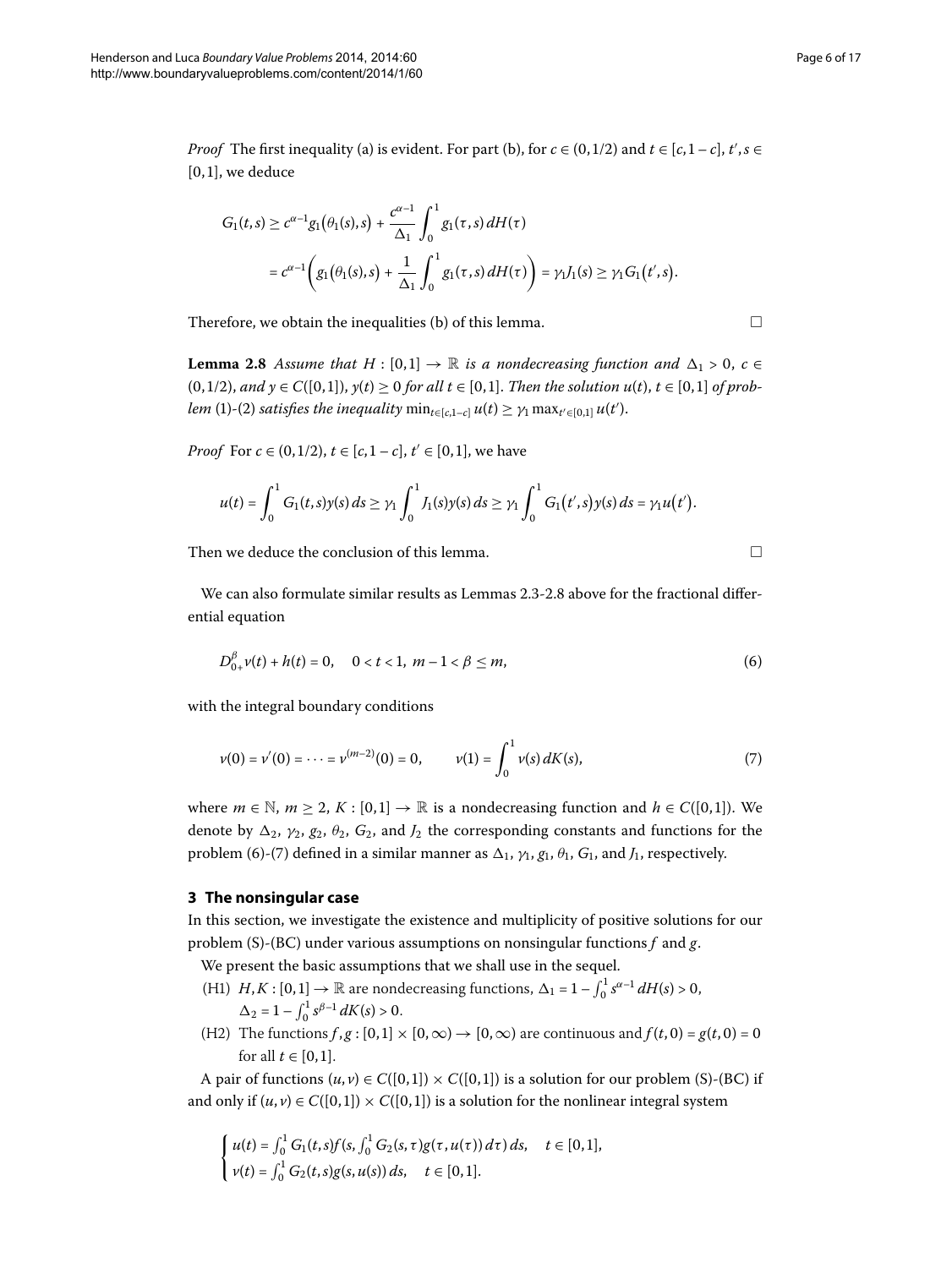We also define the operators  $A : P \to X$  by

$$
(\mathcal{A}u)(t)=\int_0^1 G_1(t,s)f\left(s,\int_0^1 G_2(s,\tau)g\big(\tau,u(\tau)\big)\,d\tau\right)ds,\quad t\in[0,1],
$$

and  $B: P \to X$ ,  $C: P \to X$  by

$$
(\mathcal{B}u)(t) = \int_0^1 G_1(t,s)u(s) \, ds, \qquad (\mathcal{C}u)(t) = \int_0^1 G_2(t,s)u(s) \, ds, \quad t \in [0,1].
$$

<span id="page-6-2"></span>Under the assumptions (H1) and (H2), using also Lemma 2[.](#page-4-0)6, it is easy to see that  $\mathcal{A}$ ,  $B$ , and  $C$  are completely continuous from  $P$  to  $P$ . Thus the existence and multiplicity of positive solutions of the system (S)-(BC) are equivalent to the existence and multiplicity of fixed points of the operator A.

Theorem 3.1 Assume that (H1)-(H2) hold. If the functions f and g also satisfy the condi*tions*:

(H3) *There exist positive constants*  $p \in (0,1]$  *and*  $c \in (0,1/2)$  *such that* 

(i) 
$$
f_{\infty}^i = \liminf_{u \to \infty} \inf_{t \in [c, 1-c]} \frac{f(t, u)}{u^p} \in (0, \infty];
$$
  
\n(ii)  $g_{\infty}^i = \liminf_{u \to \infty} \inf_{t \in [c, 1-c]} \frac{g(t, u)}{u^{1/p}} = \infty.$ 

(H4) *There exists a positive constant*  $q \in (0, \infty)$  *such that* 

<span id="page-6-0"></span>(i) 
$$
f_0^s = \limsup_{u \to 0^+} \sup_{t \in [0,1]} \frac{f(t, u)}{u^q} \in [0, \infty);
$$
  
\n(ii)  $g_0^s = \limsup_{u \to 0^+} \sup_{t \in [0,1]} \frac{g(t, u)}{u^{1/q}} = 0,$ 

*then the problem* (S)-(BC) *has at least one positive solution*  $(u(t), v(t))$ ,  $t \in [0, 1]$ .

*Proof* Because the proof of the theorem is similar to that of Theorem 3.1 from [4], we will sketch some parts of it. From assumption (i) of (H3), we deduce that there exist  $C_1$ ,  $C_2$  > 0 such that

<span id="page-6-1"></span>
$$
f(t, u) \ge C_1 u^p - C_2, \quad \forall (t, u) \in [c, 1 - c] \times [0, \infty).
$$
 (8)

Then for  $u \in P$ , by using (8[\)](#page-6-0), Lemma 2[.](#page-4-1)6, and Lemma 2.7, we obtain after some computations

$$
(\mathcal{A}u)(t) \geq C_1 \int_{c}^{1-c} G_1(t,s) \bigg( \int_{c}^{1-c} (G_2(s,\tau))^p (g(\tau,u(\tau)))^p d\tau \bigg) ds - C_3, \quad \forall t \in [0,1], \ (9)
$$

where  $C_3 = C_2 \int_c^{1-c} J_1(s) ds$ .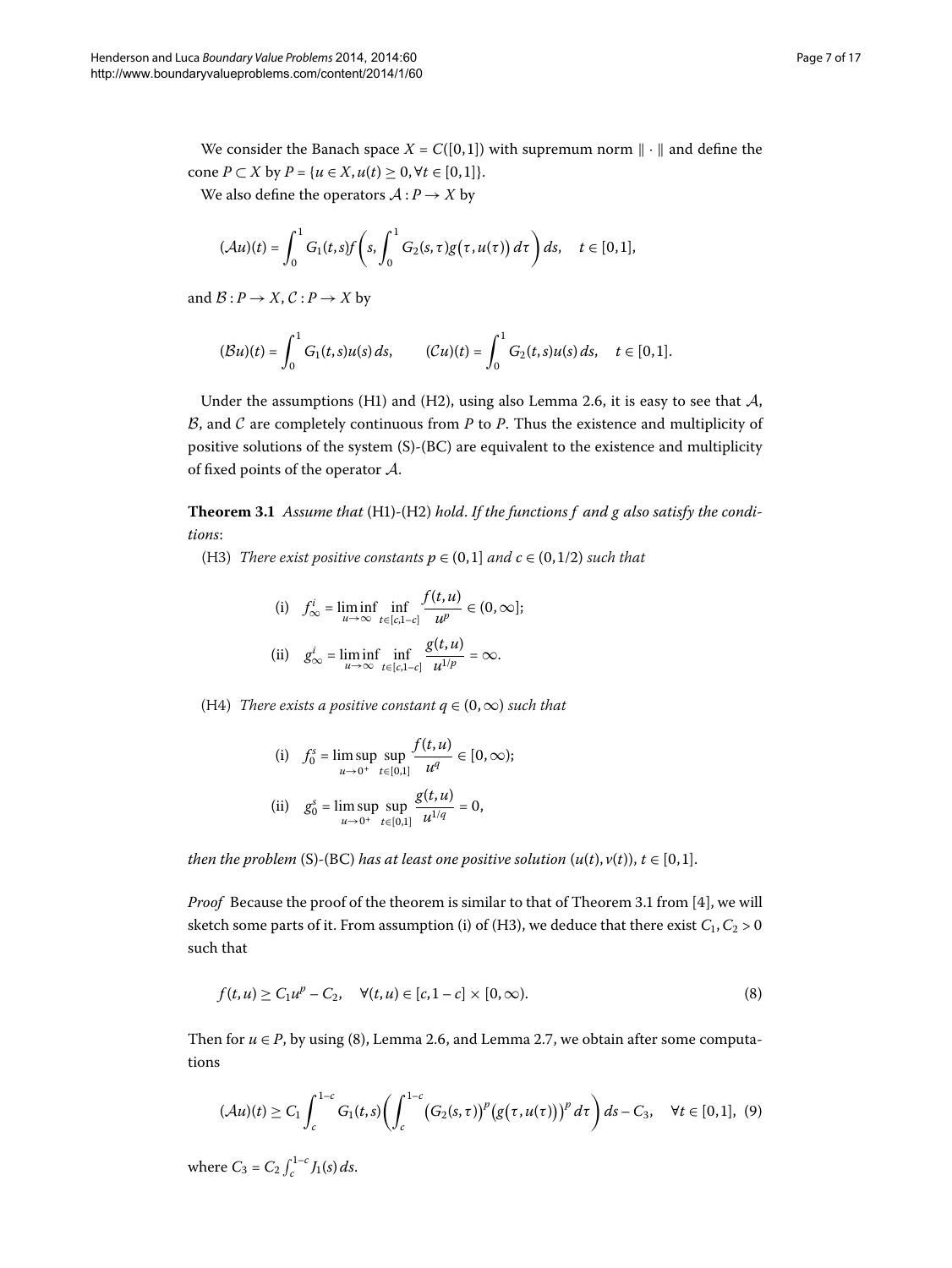For *c* given in (H3), we define the cone  $P_0 = \{u \in P, inf_{t \in [c, 1-c]} u(t) \ge \gamma ||u||\}$ , where  $\gamma =$  $\min\{\gamma_1, \gamma_2\}$ [.](#page-5-1) From our assumptions and Lemma 2.8, for any  $\gamma \in P$ , we can easily show that *u* =  $By$  ∈  $P_0$  and  $v$  =  $Cy$  ∈  $P_0$ , that is,  $B(P)$  ⊂  $P_0$  and  $C(P)$  ⊂  $P_0$ .

We now consider the function  $u_0(t) = \int_0^1 G_1(t, s) ds = (\mathcal{B}y_0)(t) \ge 0, t \in [0, 1],$  with  $y_0(t) = 1$ for all  $t \in [0, 1]$ . We define the set

$$
M = {u \in P}
$$
; there exists  $\lambda \ge 0$  such that  $u = Au + \lambda u_0$ .

We will show that  $M \subset P_0$  and  $M$  is a bounded subset of  $X$ . If  $u \in M$ , then there exists  $\lambda \geq 0$  such that  $u(t) = (\mathcal{A}u)(t) + \lambda u_0(t), t \in [0,1]$ . From the definition of  $u_0$ , we have

<span id="page-7-1"></span>
$$
u(t) = (\mathcal{A}u)(t) + \lambda(\mathcal{B}y_0)(t) = \mathcal{B}\big(Fu(t)\big) + \lambda(\mathcal{B}y_0)(t) = \mathcal{B}\big(Fu(t) + \lambda y_0(t)\big) \in P_0,
$$

where  $F: P \to P$  is defined by  $(Fu)(t) = f(t, \int_0^1 G_2(t, s)g(s, u(s)) ds)$ . Therefore,  $M \subset P_0$ , and from the definition of  $P_0$ , we get

<span id="page-7-0"></span>
$$
||u|| \leq \frac{1}{\gamma} \inf_{t \in [c, 1-c]} u(t), \quad \forall u \in M.
$$
\n(10)

From (ii) of assumption (H3), we conclude that for  $\varepsilon_0 = (2/(C_1 m_1 m_2 \gamma_1 \gamma_2^p))^{1/p} > 0$  there exists  $C_4 > 0$  such that

$$
\big(g(t,u)\big)^p \ge \varepsilon_0^p u - C_4, \quad \forall (t,u) \in [c,1-c] \times [0,\infty),\tag{11}
$$

where  $m_1 = \int_c^{1-c} J_1(\tau) d\tau > 0$ ,  $m_2 = \int_c^{1-c} (J_2(\tau))^p d\tau > 0$ .

For  $u \in M$  and  $t \in [c, 1-c]$ , by using Lemma 2[.](#page-4-1)7 and the relations [\(](#page-6-1)9) and (11), it follows that

$$
u(t) = (\mathcal{A}u)(t) + \lambda u_0(t) \ge (\mathcal{A}u)(t)
$$
  
\n
$$
\ge C_1 \gamma_1 \gamma_2^p \int_c^{1-c} J_1(s) \bigg( \int_c^{1-c} (J_2(\tau))^p ( \varepsilon_0^p u(\tau) - C_4) d\tau \bigg) ds - C_3
$$
  
\n
$$
\ge C_1 \varepsilon_0^p \gamma_1 \gamma_2^p \bigg( \int_c^{1-c} J_1(s) ds \bigg) \bigg( \int_c^{1-c} (J_2(\tau))^p u(\tau) d\tau \bigg) - C_5
$$
  
\n
$$
\ge C_1 \varepsilon_0^p \gamma_1 \gamma_2^p \bigg( \int_c^{1-c} J_1(s) ds \bigg) \bigg( \int_c^{1-c} (J_2(\tau))^p d\tau \bigg) \cdot \inf_{\tau \in [c, 1-c]} u(\tau) - C_5
$$
  
\n
$$
= 2 \inf_{\tau \in [c, 1-c]} u(\tau) - C_5,
$$

where  $C_5 = C_3 + C_1 C_4 m_1 m_2 \gamma_1 \gamma_2^p > 0$ .

Hence,  $\inf_{t \in [c,1-c]} u(t) \geq 2 \inf_{t \in [c,1-c]} u(t) - C_5$ , and so

<span id="page-7-2"></span>
$$
\inf_{t \in [c, 1-c]} u(t) \le C_5, \quad \forall u \in M.
$$
\n
$$
(12)
$$

Now from relations (10) and (12), one obtains  $||u|| \le (\inf_{t \in [c,1-c]} u(t))/\gamma \le C_5/\gamma$ , for all  $u \in M$ , that is, *M* is a bounded subset of *X*.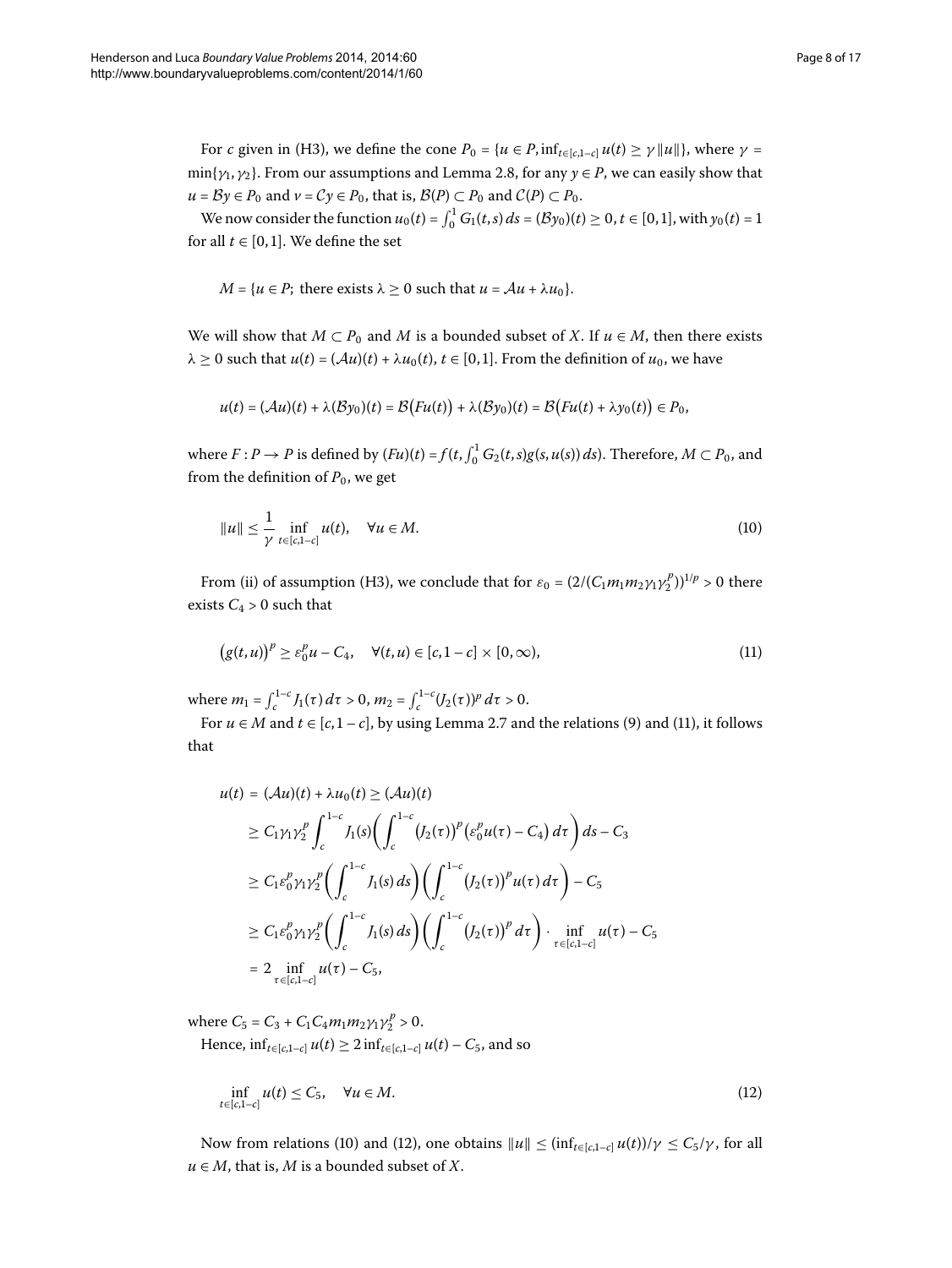Besides, there exists a sufficiently large  $L > 0$  such that

<span id="page-8-2"></span>
$$
u \neq Au + \lambda u_0, \quad \forall u \in \partial B_L \cap P, \forall \lambda \geq 0.
$$

From [2[\]](#page-16-3), we deduce that the fixed point index of the operator A over  $B_L \cap P$  with respect to *P* is

<span id="page-8-0"></span>
$$
i(\mathcal{A}, B_L \cap P, P) = 0. \tag{13}
$$

Next, from assumption (H4), we conclude that there exist  $M_0 > 0$  and  $\delta_1 \in (0,1)$  such that

<span id="page-8-1"></span>
$$
f(t, u) \le M_0 u^q, \quad \forall (t, u) \in [0, 1] \times [0, 1];
$$
  
 
$$
g(t, u) \le \varepsilon_1 u^{1/q}, \quad \forall (t, u) \in [0, 1] \times [0, \delta_1],
$$
 (14)

where  $\varepsilon_1 = \min\{1/M_2, (1/(2M_0M_1M_2^q))^{1/q}\} > 0$ ,  $M_1 = \int_0^1 J_1(s) ds > 0$ ,  $M_2 = \int_0^1 J_2(s) ds > 0$ . Hence, for any  $u \in \overline{B}_{\delta_1} \cap P$  and  $t \in [0,1]$ , we obtain

$$
\int_0^1 G_2(t,s)g(s,u(s))\,ds \leq \varepsilon_1 \int_0^1 J_2(s)\big(u(s)\big)^{1/q}\,ds \leq \varepsilon_1 M_2 \|u\|^{1/q} \leq 1. \tag{15}
$$

Therefore, by (14[\)](#page-8-1) and (15), we deduce that for any  $u \in \overline{B}_{\delta_1} \cap P$  and  $t \in [0,1]$ 

<span id="page-8-3"></span>
$$
(\mathcal{A}u)(t) \leq M_0 \int_0^1 G_1(t,s) \bigg( \int_0^1 G_2(s,\tau) g(\tau,u(\tau)) d\tau \bigg)^q ds
$$
  
 
$$
\leq M_0 \varepsilon_1^q M_2^q \|u\| \int_0^1 J_1(s) ds = M_0 \varepsilon_1^q M_1 M_2^q \|u\| \leq \frac{1}{2} \|u\|.
$$

This implies that  $||Au|| \le ||u||/2$  for all  $u \in \partial B_{\delta_1} \cap P$ . From [2[\]](#page-16-3), we conclude that the fixed point index of the operator  $\mathcal A$  over  $B_{\delta_1} \cap P$  with respect to P is

$$
i(\mathcal{A}, B_{\delta_1} \cap P, P) = 1. \tag{16}
$$

Combining  $(13)$  $(13)$  and  $(16)$ , we obtain

$$
i(\mathcal{A}, (B_L \setminus \overline{B}_{\delta_1}) \cap P, P) = i(\mathcal{A}, B_L \cap P, P) - i(\mathcal{A}, B_{\delta_1} \cap P, P) = -1.
$$

We deduce that A has at least one fixed point  $u_1 \in (B_L \setminus B_{\delta_1}) \cap P$ , that is,  $\delta_1 < ||u_1|| < L$ .

Let  $v_1(t) = \int_0^1 G_2(t, s) g(s, u_1(s)) ds$ . Then  $(u_1, v_1) \in P \times P$  is a solution of (S)-(BC). In addition  $||v_1|| > 0$ . Indeed, if we suppose that  $v_1(t) = 0$ , for all  $t \in [0, 1]$ , then by using (H2) we  $h$ ave  $f(s, v_1(s)) = f(s, 0) = 0$ , for all  $s \in [0, 1]$ . This implies  $u_1(t) = \int_0^1 G_1(t, s) f(s, v_1(s)) ds = 0$ , for all  $t \in [0,1]$ , which contradicts  $||u_1|| > 0$ [.](#page-6-2) The proof of Theorem 3.1 is completed.  $\Box$  $\Box$ 

Using similar arguments as those used in the proofs of Theorem 3.2 and Theorem 3.3 in  $[4]$  $[4]$ , we also obtain the following results for our problem (S)-(BC).

**Theorem 3.2** Assume that (H1)-(H2) hold. If the functions f and g also satisfy the condi*tions*: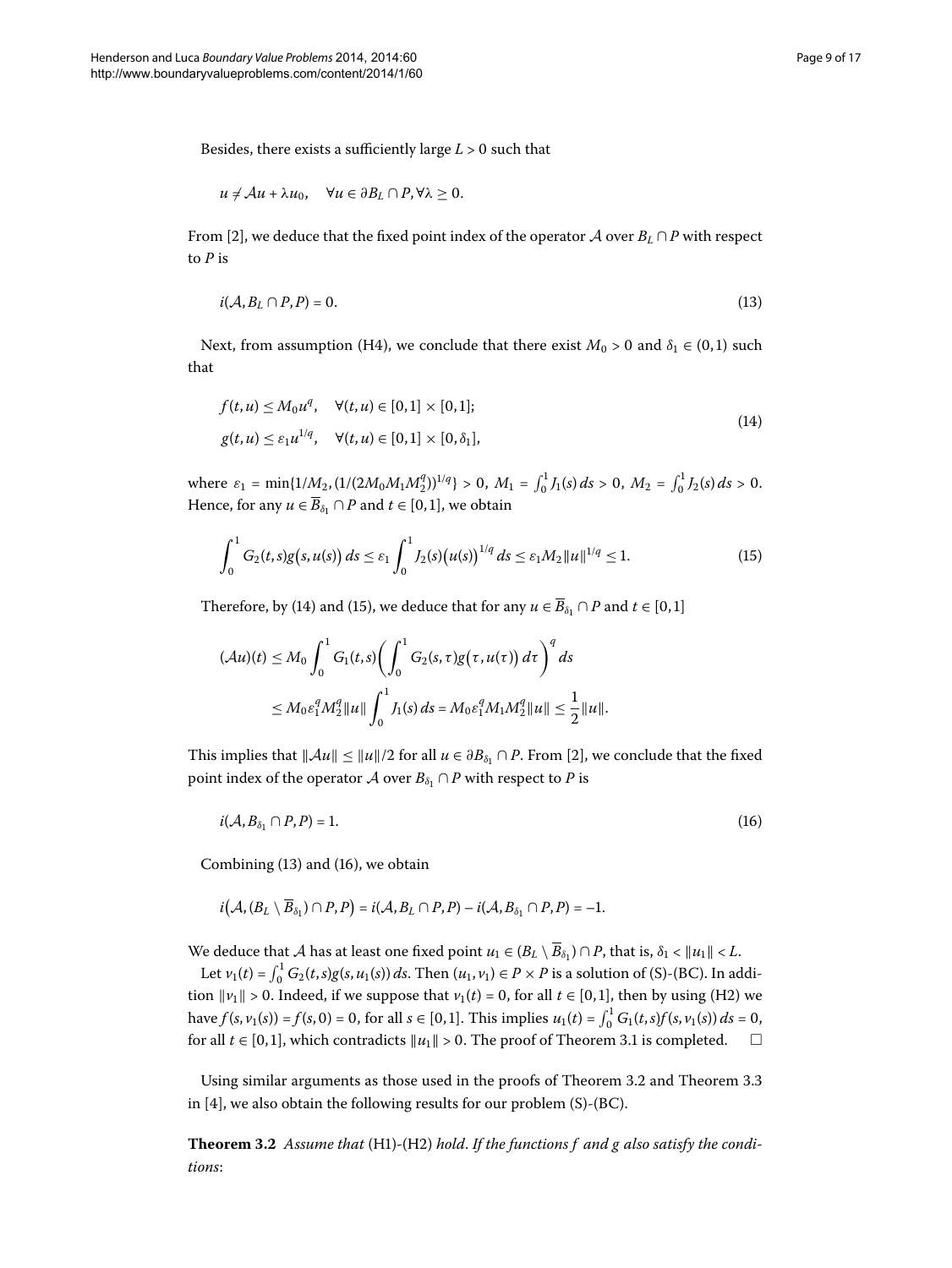(H5) *There exists a positive constant*  $r \in (0, \infty)$  *such that* 

(i) 
$$
f_{\infty}^s = \limsup_{u \to \infty} \sup_{t \in [0,1]} \frac{f(t, u)}{u^r} \in [0, \infty);
$$
  
\n(ii)  $g_{\infty}^s = \limsup_{u \to \infty} \sup_{t \in [0,1]} \frac{g(t, u)}{u^{1/r}} = 0.$ 

<span id="page-9-1"></span>(H6) *There exists*  $c \in (0, 1/2)$  *such that* 

(i) 
$$
f_0^i = \liminf_{u \to 0^+} \inf_{t \in [c, 1-c]} \frac{f(t, u)}{u} \in (0, \infty];
$$
  
\n(ii)  $g_0^i = \liminf_{u \to 0^+} \inf_{t \in [c, 1-c]} \frac{g(t, u)}{u} = \infty,$ 

*then the problem* (S)-(BC) *has at least one positive solution*  $(u(t), v(t)), t \in [0, 1].$ 

**Theorem .** *Assume that* (H)*-*(H), *and* (H) *hold*. *If the functions f and g also satisfy the condition*:

<span id="page-9-0"></span>(H7) *For each*  $t \in [0, 1]$ ,  $f(t, u)$  *and*  $g(t, u)$  *are nondecreasing with respect to*  $u$ , *and there exists a constant N* > *such that*

$$
f\left(t,m_0\int_0^1 g(s,N)\,ds\right)<\frac{N}{m_0},\quad\forall t\in[0,1],
$$

*where*  $m_0 = \max\{K_1, K_2\}$ ,  $K_1 = \max_{s \in [0,1]} J_1(s)$ ,  $K_2 = \max_{s \in [0,1]} J_2(s)$ , and  $J_1$ ,  $J_2$  are *defined in Section 2, then the problem* (S)-(BC) *has at least two positive solutions*  $(u_1(t), v_1(t)), (u_2(t), v_2(t)), t \in [0, 1].$ 

# **4 The singular case**

In this section, we investigate the existence of positive solutions for our problem (S)-(BC) under various assumptions on functions  $f$  and  $g$  which may be singular at  $t = 0$  and/or  $t = 1$ .

The basic assumptions used here are the following.

 $(H1) \equiv (H1).$ 

( $\widetilde{H2}$ ) The functions  $f, g \in C((0,1) \times \mathbb{R}_+, \mathbb{R}_+)$  and there exist  $p_i \in C((0,1), \mathbb{R}_+, \mathbb{R}_+)$ ,  $q_i \in C(\mathbb{R}_+, \mathbb{R}_+)$  $(\mathbb{R}_+), i = 1, 2$ , with  $0 < \int_0^1 p_i(t) dt < \infty$ ,  $i = 1, 2$ ,  $q_1(0) = 0$ ,  $q_2(0) = 0$  such that

$$
f(t,x) \leq p_1(t)q_1(x), \qquad g(t,x) \leq p_2(t)q_2(x), \quad \forall t \in (0,1), \ x \in \mathbb{R}_+.
$$

We consider the Banach space  $X = C([0, 1])$  with supremum norm and define the cone *P* ⊂ *X* by *P* = {*u* ∈ *X*, *u*(*t*) ≥ 0, ∀*t* ∈ [0,1]}. We also define the operator  $\widetilde{A}: P \to X$  by

$$
(\widetilde{\mathcal{A}}u)(t)=\int_0^1 G_1(t,s)f\left(s,\int_0^1 G_2(s,\tau)g\big(\tau,u(\tau)\big)\,d\tau\right)ds.
$$

**Lemma 4.1** Assume that  $(\widetilde{H1})$ - $(\widetilde{H2})$  hold. Then  $\widetilde{A}: P \rightarrow P$  is completely continuous.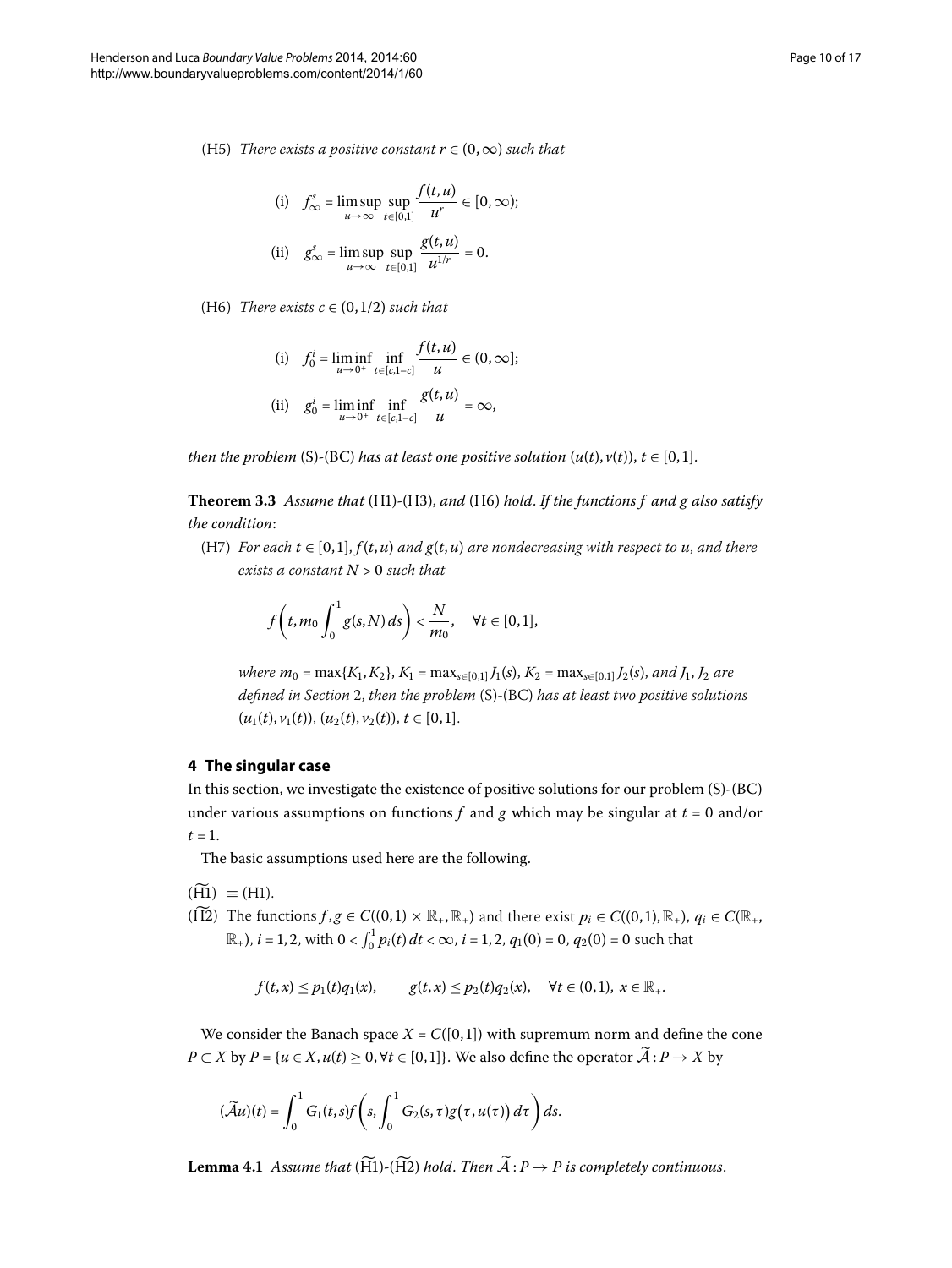*Proof* We denote by  $\widetilde{\alpha} = \int_0^1 J_1(s) p_1(s) ds$  and  $\widetilde{\beta} = \int_0^1 J_2(s) p_2(s) ds$ . Using (H2), we deduce that  $0 < \widetilde{\alpha} < \infty$  and  $0 < \beta < \infty$ [.](#page-4-0) By Lemma 2.6 and the corresponding lemma for  $G_2$ , we see that  $\widetilde{A}$  maps *P* into *P*.

We shall prove that  $\widetilde{A}$  maps bounded sets into relatively compact sets. Suppose  $D \subset P$ is an arbitrary bounded set. Then there exists  $M_1 > 0$  such that  $||u|| \le M_1$  for all  $u \in D$ . By using (H2) and Lemma 2.7, we obtain  $\|\mathcal{A}u\| \le \widetilde{\alpha}M_3$  for all  $u \in D$ , where  $M_3 =$  $\sup_{x\in[0,\widetilde{\beta M}_2]}q_1(x)$ , and  $M_2=\sup_{x\in[0,\overline{M}_1]}q_2(x)$ . In what follows, we shall prove that  $\mathcal{A}(D)$  is equicontinuous[.](#page-3-2) By using Lemma 2.4, we have

$$
(\widetilde{\mathcal{A}}u)(t) = \int_0^1 G_1(t,s)f\left(s, \int_0^1 G_2(s,\tau)g(\tau,u(\tau)) d\tau\right) ds
$$
  
\n
$$
= \int_0^1 \left[ g_1(t,s) + \frac{t^{\alpha-1}}{\Delta_1} \int_0^1 g_1(\tau,s) dH(\tau) \right] f\left(s, \int_0^1 G_2(s,\tau)g(\tau,u(\tau)) d\tau\right) ds
$$
  
\n
$$
= \frac{1}{\Gamma(\alpha)} \int_0^t \left[ t^{\alpha-1} (1-s)^{\alpha-1} - (t-s)^{\alpha-1} \right] f\left(s, \int_0^1 G_2(s,\tau)g(\tau,u(\tau)) d\tau\right) ds
$$
  
\n
$$
+ \frac{1}{\Gamma(\alpha)} \int_t^1 t^{\alpha-1} (1-s)^{\alpha-1} f\left(s, \int_0^1 G_2(s,\tau)g(\tau,u(\tau)) d\tau\right) ds
$$
  
\n
$$
+ \frac{t^{\alpha-1}}{\Delta_1} \int_0^1 \left( \int_0^1 g_1(\tau,s) dH(\tau) \right)
$$
  
\n
$$
\times f\left(s, \int_0^1 G_2(s,\tau)g(\tau,u(\tau)) d\tau\right) ds, \quad \forall t \in [0,1].
$$

Therefore, for any  $t \in (0, 1)$ , we obtain

$$
\begin{split} (\widetilde{\mathcal{A}}u)'(t) &= \frac{1}{\Gamma(\alpha)} \int_0^t \left[ (\alpha - 1)t^{\alpha - 2} (1 - s)^{\alpha - 1} - (\alpha - 1)(t - s)^{\alpha - 2} \right] \\ &\times f \left( s, \int_0^1 G_2(s, \tau) g(\tau, u(\tau)) \, d\tau \right) ds \\ &+ \frac{1}{\Gamma(\alpha)} \int_t^1 (\alpha - 1)t^{\alpha - 2} (1 - s)^{\alpha - 1} f \left( s, \int_0^1 G_2(s, \tau) g(\tau, u(\tau)) \, d\tau \right) ds \\ &+ \frac{(\alpha - 1)t^{\alpha - 2}}{\Delta_1} \int_0^1 \left( \int_0^1 g_1(\tau, s) \, dH(\tau) \right) f \left( s, \int_0^1 G_2(s, \tau) g(\tau, u(\tau)) \, d\tau \right) ds. \end{split}
$$

<span id="page-10-0"></span>So, for any  $t \in (0, 1)$ , we deduce

$$
\left| (\widetilde{\mathcal{A}}u)'(t) \right| \leq \frac{1}{\Gamma(\alpha-1)} \int_0^t \left[ t^{\alpha-2} (1-s)^{\alpha-1} + (t-s)^{\alpha-2} \right] p_1(s)
$$
  
 
$$
\times q_1 \left( \int_0^1 G_2(s, \tau) g(\tau, u(\tau)) d\tau \right) ds
$$
  
 
$$
+ \frac{1}{\Gamma(\alpha-1)} \int_t^1 t^{\alpha-2} (1-s)^{\alpha-1} p_1(s) q_1 \left( \int_0^1 G_2(s, \tau) g(\tau, u(\tau)) d\tau \right) ds
$$
  
 
$$
+ \frac{(\alpha-1)t^{\alpha-2}}{\Delta_1} \int_0^1 \left( \int_0^1 g_1(\tau, s) dH(\tau) \right) p_1(s)
$$
  
 
$$
\times q_1 \left( \int_0^1 G_2(s, \tau) g(\tau, u(\tau)) d\tau \right) ds
$$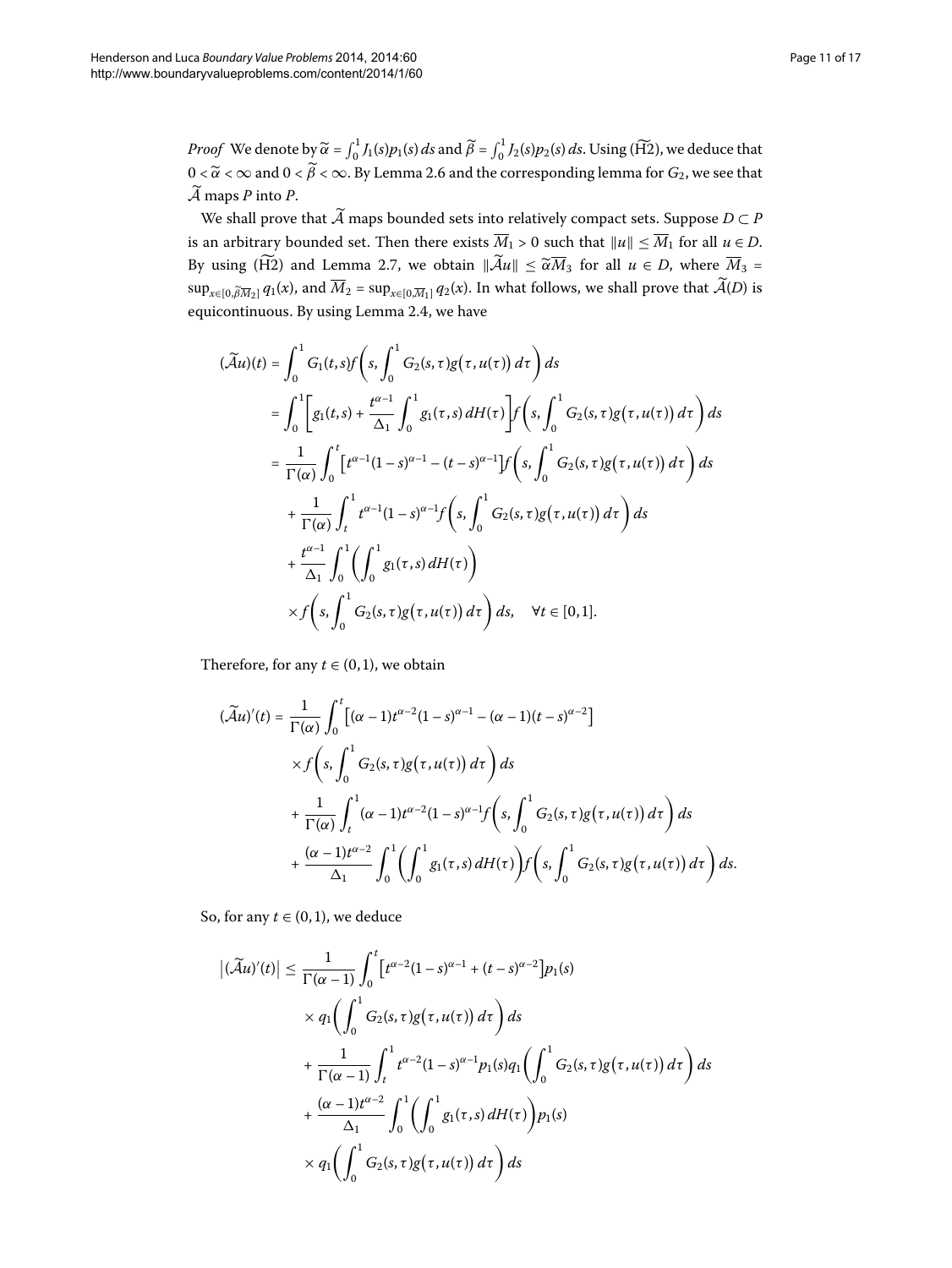$$
\leq \overline{M}_{3} \bigg( \frac{1}{\Gamma(\alpha - 1)} \int_{0}^{t} \left[ t^{\alpha - 2} (1 - s)^{\alpha - 1} + (t - s)^{\alpha - 2} \right] p_{1}(s) ds \n+ \frac{1}{\Gamma(\alpha - 1)} \int_{t}^{1} t^{\alpha - 2} (1 - s)^{\alpha - 1} p_{1}(s) ds \n+ \frac{(\alpha - 1)t^{\alpha - 2}}{\Delta_{1}} \int_{0}^{1} \bigg( \int_{0}^{1} g_{1}(\tau, s) dH(\tau) \bigg) p_{1}(s) ds \bigg).
$$
\n(17)

We denote

$$
h(t) = \frac{1}{\Gamma(\alpha - 1)} \int_0^t \left[ t^{\alpha - 2} (1 - s)^{\alpha - 1} + (t - s)^{\alpha - 2} \right] p_1(s) ds
$$
  
+ 
$$
\frac{1}{\Gamma(\alpha - 1)} \int_t^1 t^{\alpha - 2} (1 - s)^{\alpha - 1} p_1(s) ds,
$$
  

$$
\mu(t) = h(t) + \frac{(\alpha - 1)t^{\alpha - 2}}{\Delta_1} \int_0^1 \left( \int_0^1 g_1(\tau, s) dH(\tau) \right) p_1(s) ds, \quad t \in (0, 1).
$$

For the integral of the function *h*, by exchanging the order of integration, we obtain

$$
\int_0^1 h(t) dt = \frac{1}{\Gamma(\alpha - 1)} \int_0^1 \left( \int_0^t \left[ t^{\alpha - 2} (1 - s)^{\alpha - 1} + (t - s)^{\alpha - 2} \right] p_1(s) ds \right) dt
$$
  
+ 
$$
\frac{1}{\Gamma(\alpha - 1)} \int_0^1 \left( \int_t^1 t^{\alpha - 2} (1 - s)^{\alpha - 1} p_1(s) ds \right) dt
$$
  
= 
$$
\frac{1}{\Gamma(\alpha - 1)} \int_0^1 \left( \int_s^1 \left[ t^{\alpha - 2} (1 - s)^{\alpha - 1} + (t - s)^{\alpha - 2} \right] p_1(s) dt \right) ds
$$
  
+ 
$$
\frac{1}{\Gamma(\alpha - 1)} \int_0^1 \left( \int_0^s t^{\alpha - 2} (1 - s)^{\alpha - 1} p_1(s) dt \right) ds
$$
  
= 
$$
\frac{2}{\Gamma(\alpha)} \int_0^1 (1 - s)^{\alpha - 1} p_1(s) ds < \infty.
$$

<span id="page-11-0"></span>For the integral of the function  $\mu$ , we have

<span id="page-11-1"></span>
$$
\int_0^1 \mu(t) dt = \int_0^1 h(t) dt + \frac{\alpha - 1}{\Delta_1} \left( \int_0^1 \left( \int_0^1 g_1(\tau, s) dH(\tau) \right) p_1(s) ds \right) \left( \int_0^1 t^{\alpha - 2} dt \right)
$$
  
\n
$$
\leq \frac{2}{\Gamma(\alpha)} \int_0^1 (1 - s)^{\alpha - 1} p_1(s) + \frac{H(1) - H(0)}{\Delta_1} \int_0^1 g_1(\theta_1(s), s) p_1(s) ds
$$
  
\n
$$
\leq \frac{1}{\Gamma(\alpha)} \left( 2 + \frac{H(1) - H(0)}{\Delta_1} \right) \int_0^1 (1 - s)^{\alpha - 1} p_1(s) ds < \infty.
$$
 (18)

We deduce that  $\mu \in L^1(0, 1)$ . Thus for any given  $t_1, t_2 \in [0, 1]$  with  $t_1 \le t_2$  and  $u \in D$ , by  $(17)$  $(17)$ , we conclude

$$
\left|(\widetilde{\mathcal{A}}u)(t_1)-(\widetilde{\mathcal{A}}u)(t_2)\right|=\left|\int_{t_1}^{t_2}(\widetilde{\mathcal{A}}u)'(t)\,dt\right|\leq \overline{M}_3\int_{t_1}^{t_2}\mu(t)\,dt.\tag{19}
$$

From (18[\)](#page-11-0), [\(](#page-11-1)19), and the absolute continuity of the integral function, we find that  $\widetilde{\mathcal{A}}(D)$  is equicontinuous. By the Ascoli-Arzelà theorem, we deduce that  $\widetilde{\mathcal{A}}(D)$  is relatively compact.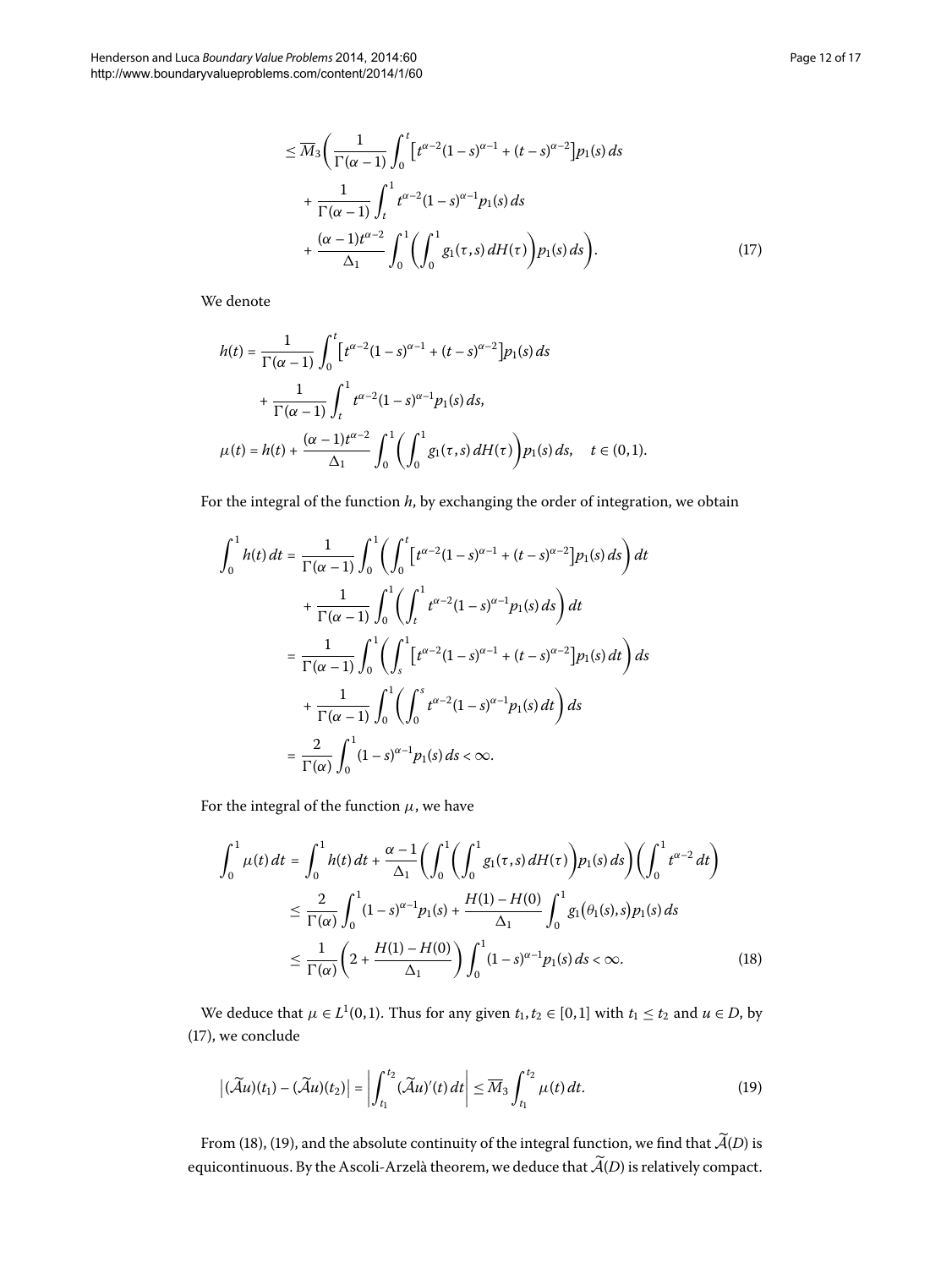<span id="page-12-3"></span>Therefore  $\widetilde{A}$  is a compact operator. Besides, we can easily show that  $\widetilde{A}$  is continuous on *P*. Hence  $\widetilde{A}: P \to P$  is completely continuous.  $\Box$ 

**Theorem 4.1** Assume that  $(\widetilde{H1})$ - $(\widetilde{H2})$  hold. If the functions f and g also satisfy the condi*tions*:

(H<sub>3</sub>) *There exist*  $\alpha_1, \alpha_2 \in (0, \infty)$  *with*  $\alpha_1 \alpha_2 \leq 1$  *such that* 

(i) 
$$
q_{1\infty}^s = \limsup_{x \to \infty} \frac{q_1(x)}{x^{\alpha_1}} \in [0, \infty);
$$
 (ii)  $q_{2\infty}^s = \limsup_{x \to \infty} \frac{q_2(x)}{x^{\alpha_2}} = 0.$ 

(H<sup>4</sup>) *There exist*  $\beta_1, \beta_2 \in (0, \infty)$  *with*  $\beta_1 \beta_2 \leq 1$  *and*  $c \in (0, \frac{1}{2})$  *such that* 

<span id="page-12-0"></span>(i) 
$$
\widetilde{f}_0^i = \liminf_{x \to 0^+} \inf_{t \in [c, 1 - c]} \frac{f(t, x)}{x^{\beta_1}} \in (0, \infty];
$$
 (ii)  $\widetilde{g}_0^i = \liminf_{x \to 0^+} \inf_{t \in [c, 1 - c]} \frac{g(t, x)}{x^{\beta_2}} = \infty$ ,

*then the problem* (S)-(BC) *has at least one positive solution*  $(u(t), v(t))$ ,  $t \in [0, 1]$ .

*Proof* Because the proof of this theorem is similar to that of Theorem 3 in [5[\]](#page-16-6), we will sketch some parts of it. For *c* given in ( $\widetilde{H4}$ ), we consider the cone  $P_0 = \{u \in X, u(t) \geq 0\}$  $0, \forall t \in [0, 1], \min_{t \in [c, 1-c]} u(t) \geq \gamma ||u||$ , where  $\gamma = \min\{\gamma_1, \gamma_2\}$ . Under assumptions (H1)-(H2), we obtain  $\widetilde{A}(P) \subset P_0$ . By (H3), we deduce that there exist  $C_6$ ,  $C_7$ ,  $C_8 > 0$  and  $\varepsilon_2 \in$  $(0, (2^{\alpha_1}C_6\widetilde{\alpha}\widetilde{\beta}^{\alpha_1})^{-1/\alpha_1})$  such that

$$
q_1(x) \le C_6 x^{\alpha_1} + C_7, \qquad q_2(x) \le \varepsilon_2 x^{\alpha_2} + C_8, \quad \forall x \in [0, \infty).
$$
 (20)

By using (20[\)](#page-12-0) and ( $\widetilde{H2}$ ), for any  $u \in P_0$ , we conclude

$$
(\tilde{\mathcal{A}}u)(t) \leq \int_0^1 G_1(t,s)p_1(s)q_1\left(\int_0^1 G_2(s,\tau)g(\tau,u(\tau)) d\tau\right) ds
$$
  
\n
$$
\leq C_6 \int_0^1 G_1(t,s)p_1(s)\left(\int_0^1 G_2(s,\tau)g(\tau,u(\tau)) d\tau\right)^{\alpha_1} ds
$$
  
\n
$$
+ C_7 \int_0^1 J_1(s)p_1(s) ds
$$
  
\n
$$
\leq C_6 \int_0^1 J_1(s)p_1(s)\left[\int_0^1 G_2(s,\tau)p_2(\tau)(\epsilon_2(u(\tau))^{\alpha_2} + C_8) d\tau\right]^{\alpha_1} ds + \tilde{\alpha}C_7
$$
  
\n
$$
\leq C_6 \left(\int_0^1 J_1(s)p_1(s) ds\right)\left(\int_0^1 J_2(\tau)p_2(\tau) d\tau\right)^{\alpha_1} (\epsilon_2 ||u||^{\alpha_2} + C_8)^{\alpha_1} + \tilde{\alpha}C_7
$$
  
\n
$$
\leq C_6 2^{\alpha_1} \epsilon_2^{\alpha_1} \tilde{\alpha} \tilde{\beta}^{\alpha_1} ||u||^{\alpha_1 \alpha_2} + C_6 2^{\alpha_1} \tilde{\alpha} \tilde{\beta}^{\alpha_1} C_8^{\alpha_1} + \tilde{\alpha}C_7, \quad \forall t \in [0, 1].
$$

By the definition of  $\varepsilon_2$ , we can choose sufficiently large  $R_1 > 0$  such that

<span id="page-12-2"></span><span id="page-12-1"></span>
$$
\|\widetilde{\mathcal{A}}u\| \le \|u\|, \quad \forall u \in \partial B_{R_1} \cap P_0. \tag{21}
$$

From ( $\widetilde{H4}$ ), we deduce that there exist positive constants  $C_9 > 0$ ,  $x_1 > 0$ , and  $\varepsilon_3 \geq$  $(1/(C_9\gamma_1\gamma_2^{\beta_1}\gamma^{\beta_1\beta_2}\overline{\theta}_1\overline{\theta}_2^{\beta_1}))^{1/\beta_1}$  such that

$$
f(t,x) \ge C_9 x^{\beta_1}, \qquad g(t,x) \ge \varepsilon_3 x^{\beta_2}, \quad \forall (t,x) \in [c,1-c] \times [0,x_1], \tag{22}
$$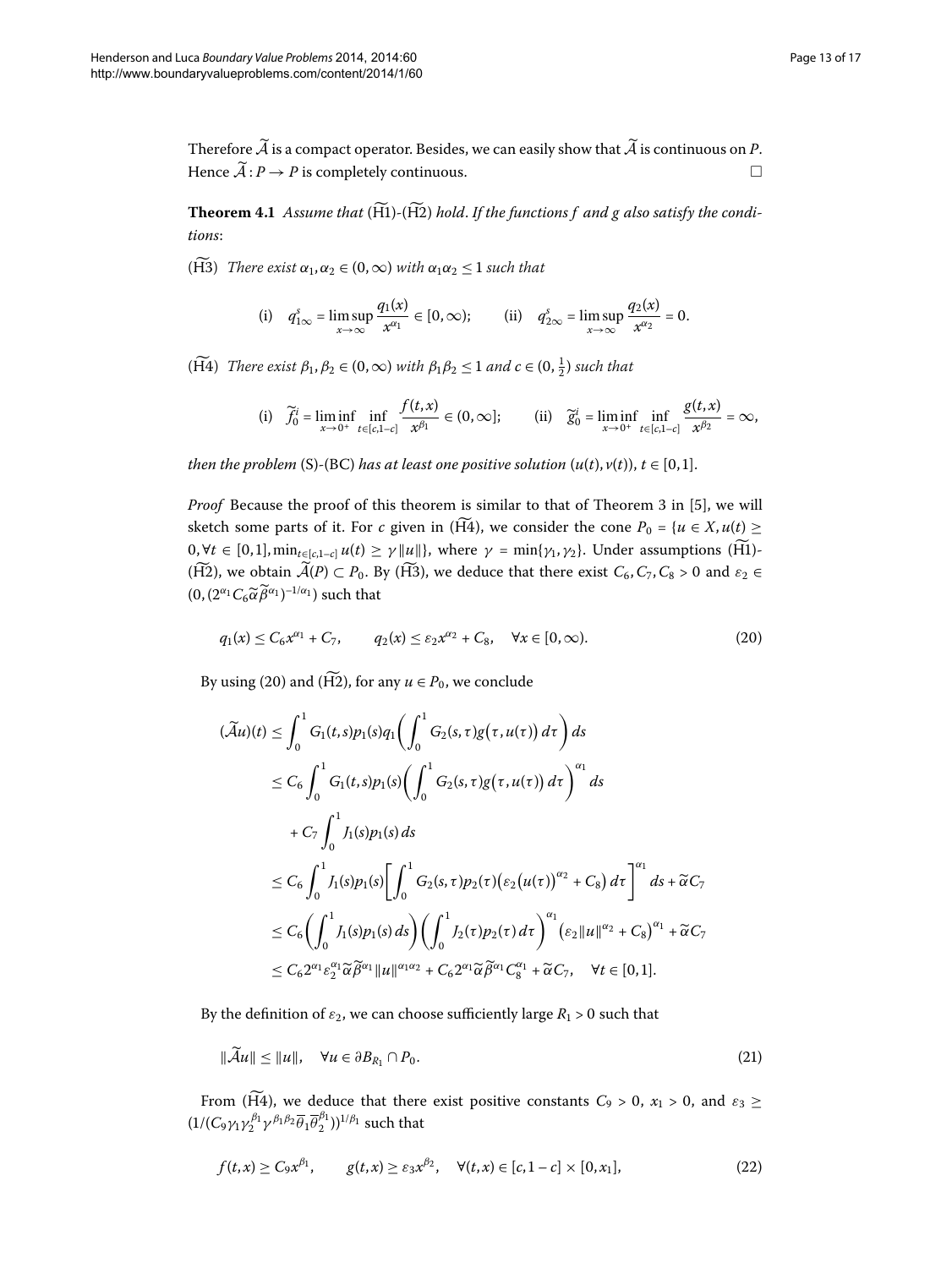where  $\overline{\theta}_1 = \int_c^{1-c} J_1(s) ds$  and  $\overline{\theta}_2 = \int_c^{1-c} J_2(s) ds$ . From the assumption  $q_2(0) = 0$  and the continuity of  $q_2$ , we conclude that there exists sufficiently small  $\varepsilon_4 \in (0, \min\{x_1, 1\})$  such that  $q_2(x) \le \widetilde{\beta}^{-1}x_1$  for all  $x \in [0, \varepsilon_4]$ , where  $\widetilde{\beta} = \int_0^1 J_2(s)p_2(s) ds$ . Therefore for any  $u \in \partial B_{\varepsilon_4} \cap P_0$ and  $s \in [0, 1]$ , we have

<span id="page-13-0"></span>
$$
\int_0^1 G_2(s,\tau)g(\tau,u(\tau))\,d\tau\leq \int_0^1 J_2(\tau)p_2(\tau)q_2(u(\tau))\,d\tau\leq x_1. \tag{23}
$$

By [\(](#page-12-1)22[\)](#page-13-0), (23), Lemma 2[.](#page-5-1)7, and Lemma 2.8, for any  $u \in \partial B_{\varepsilon_4} \cap P_0$  and  $t \in [c, 1-c]$ , we obtain

<span id="page-13-1"></span>
$$
(\widetilde{\mathcal{A}}u)(t) \geq C_9 \int_c^{1-c} G_1(t,s) \bigg( \int_c^{1-c} G_2(s,\tau) g(\tau, u(\tau)) d\tau \bigg)^{\beta_1} ds
$$
  
\n
$$
\geq C_9 \int_c^{1-c} G_1(t,s) \bigg( \varepsilon_3 \int_c^{1-c} G_2(s,\tau) (u(\tau)) ^{\beta_2} d\tau \bigg)^{\beta_1} ds
$$
  
\n
$$
\geq C_9 \gamma_1 \int_c^{1-c} J_1(s) \bigg( (\varepsilon_3 \gamma_2)^{\beta_1} \bigg( \int_c^{1-c} J_2(\tau) (u(\tau)) ^{\beta_2} d\tau \bigg)^{\beta_1} \bigg) ds
$$
  
\n
$$
\geq C_9 \gamma_1 \gamma_2^{\beta_1} \varepsilon_3^{\beta_1} \gamma^{\beta_1 \beta_2} \overline{\theta_1} \overline{\theta_2^{\beta_1}} ||u||^{\beta_1 \beta_2} \geq ||u||^{\beta_1 \beta_2} \geq ||u||.
$$

Therefore

$$
\|\widetilde{\mathcal{A}}u\| \ge \|u\|, \quad \forall u \in \partial B_{\varepsilon_4} \cap P_0. \tag{24}
$$

By (21[\)](#page-12-2), (24), and the Guo-Krasnosel'skii fixed point theorem, we deduce that  $\widetilde{\mathcal{A}}$  has at least one fixed point  $u_2 \in (\overline{B}_{R_1} \setminus B_{\varepsilon_4}) \cap P_0$ . Then our problem (S)-(BC) has at least one positive solution  $(u_2, v_2) \in P_0 \times P_0$  where  $v_2(t) = \int_0^1 G_2(t, s) g(s, u_2(s)) ds$ . The proof of The-orem 4[.](#page-12-3)1 is completed.  $\Box$ 

<span id="page-13-2"></span>Using similar arguments as those used in the proof of Theorem 2 in  $[5]$  $[5]$  (see also  $[14]$  $[14]$  for a particular case of the problem studied in  $[5]$  $[5]$ , we also obtain the following result for our problem (S)-(BC).

**Theorem 4.2** Assume that  $(\widetilde{H1})$ - $(\widetilde{H2})$  hold. If the functions f and g also satisfy the condi*tions*:

( $\widetilde{H5}$ ) *There exist*  $r_1, r_2 \in (0, \infty)$  *with*  $r_1r_2 \geq 1$  *such that* 

(i) 
$$
q_{10}^s = \limsup_{x \to 0^+} \frac{q_1(x)}{x^{r_1}} \in [0, \infty);
$$
 (ii)  $q_{20}^s = \limsup_{x \to 0^+} \frac{q_2(x)}{x^{r_2}} = 0.$ 

(H6) *There exist*  $l_1, l_2 \in (0, \infty)$  *with*  $l_1 l_2 \geq 1$  and  $c \in (0, \frac{1}{2})$  such that

(i) 
$$
\widetilde{f}_{\infty}^{i} = \liminf_{x \to \infty} \inf_{t \in [c, 1-c]} \frac{f(t, x)}{x^{l_1}} \in (0, \infty];
$$
  
\n(ii)  $\widetilde{g}_{\infty}^{i} = \liminf_{x \to \infty} \inf_{t \in [c, 1-c]} \frac{g(t, x)}{x^{l_2}} = \infty,$ 

*then the problem* (S)-(BC) *has at least one positive solution*  $(u(t), v(t))$ ,  $t \in [0, 1]$ .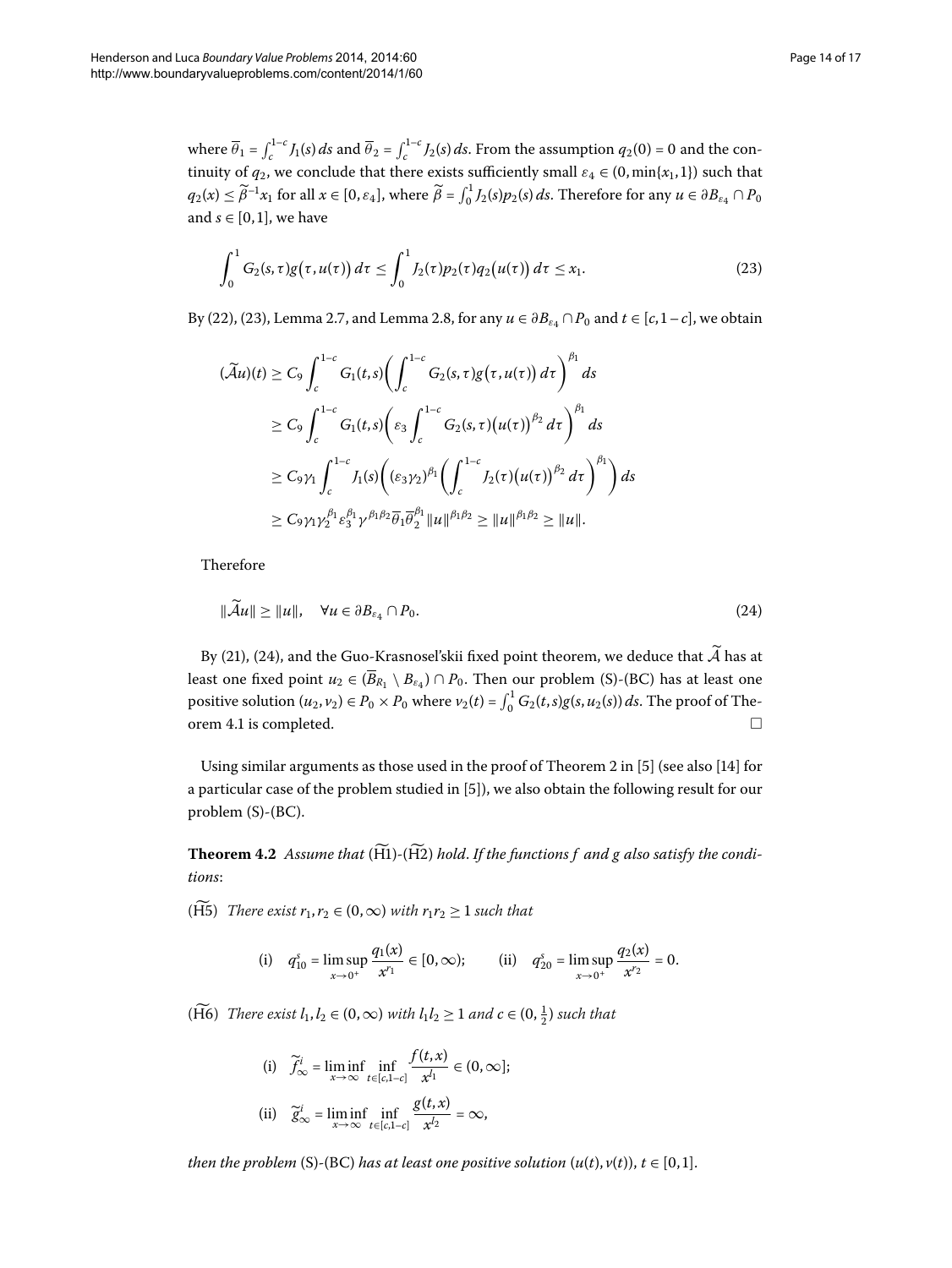# <span id="page-14-0"></span>**5 Examples**

Let  $\alpha = 5/2$  ( $n = 3$ ),  $\beta = 4/3$  ( $m = 2$ ),

$$
H(t) = \begin{cases} 0, & t \in [0, 1/4), \\ 2, & t \in [1/4, 3/4), \\ 3, & t \in [3/4, 1], \end{cases}
$$

and  $K(t) = t^3$  for all  $t \in [0, 1]$ . Then  $\int_0^1 u(s) dH(s) = 2u(\frac{1}{4}) + u(\frac{3}{4})$  and  $\int_0^1 v(s) dK(s) =$  $3 \int_0^1 s^2 v(s) ds.$ 

We consider the system of fractional differential equations

$$
(S_0) \quad \begin{cases} D_{0+}^{5/2}u(t) + f(t,v(t)) = 0, & t \in (0,1), \\ D_{0+}^{4/3}v(t) + g(t,u(t)) = 0, & t \in (0,1), \end{cases}
$$

with the boundary conditions

$$
(BC0) \begin{cases} u(0) = u'(0) = 0, & u(1) = 2u(\frac{1}{4}) + u(\frac{3}{4}), \\ v(0) = 0, & v(1) = 3 \int_0^1 s^2 v(s) ds. \end{cases}
$$

Then we obtain  $\Delta_1 = 1 - \int_0^1 s^{\alpha-1} dH(s) = 1 - 2(\frac{1}{4})^{3/2} - (\frac{3}{4})^{3/2} = \frac{3(2-\sqrt{3})}{8} \approx 0.1005 > 0, \Delta_2 =$  $1 - \int_0^1 s^{\beta - 1} dK(s) = 1 - 3 \int_0^1 s^{7/3} ds = \frac{1}{10} = 0.1 > 0$ . We also deduce

$$
g_1(t,s) = \frac{4}{3\sqrt{\pi}} \begin{cases} t^{3/2}(1-s)^{3/2} - (t-s)^{3/2}, & 0 \le s \le t \le 1, \\ t^{3/2}(1-s)^{3/2}, & 0 \le t \le s \le 1, \\ t^{3/2}(1-s)^{1/3} - (t-s)^{1/3}, & 0 \le s \le t \le 1, \\ t^{1/3}(1-s)^{1/3}, & 0 \le t \le s \le 1, \end{cases}
$$

 $\theta_1(s) = \frac{1}{3-3s+s^2}$  and  $\theta_2(s) = s$  for all  $s \in [0,1]$ . For the functions  $J_1$  and  $J_2$ , we obtain

$$
J_{1}(s) = g_{1}(\theta_{1}(s), s) + \frac{1}{\Delta_{1}} \int_{0}^{1} g_{1}(\tau, s) dH(\tau)
$$
  
\n
$$
= g_{1}\left(\frac{1}{3 - 3s + s^{2}}, s\right) + \frac{1}{\Delta_{1}} \left[2g_{1}\left(\frac{1}{4}, s\right) + g_{1}\left(\frac{3}{4}, s\right)\right]
$$
  
\n
$$
= \begin{cases} \frac{4}{3\sqrt{\pi}} \left\{\frac{s(1-s)^{3/2}}{(3 - 3s + s^{2})^{1/2}} + \frac{1}{3(2 - \sqrt{3})} \left[2((1 - s)^{3/2} - (1 - 4s)^{3/2})\right. \\ \left. + (3\sqrt{3}(1 - s)^{3/2} - (3 - 4s)^{3/2})\right]\right\}, & 0 \le s < \frac{1}{4}, \\ \frac{4}{3\sqrt{\pi}} \left\{\frac{s(1-s)^{3/2}}{(3 - 3s + s^{2})^{1/2}} + \frac{1}{3(2 - \sqrt{3})} \left[2(1 - s)^{3/2} + (3\sqrt{3}(1 - s)^{3/2} - (3 - 4s)^{3/2})\right]\right\}, & \frac{1}{4} \le s < \frac{3}{4}, \\ \frac{4}{3\sqrt{\pi}} \left[\frac{s(1-s)^{3/2}}{(3 - 3s + s^{2})^{1/2}} + \frac{(2 + 3\sqrt{3})(1 - s)^{3/2}}{3(2 - \sqrt{3})}\right], & \frac{3}{4} \le s \le 1 \end{cases}
$$

and

$$
J_2(s) = g_2(\theta_2(s), s) + \frac{1}{\Delta_2} \int_0^1 g_2(\tau, s) dK(\tau)
$$
  
=  $g_2(s, s) + \frac{3}{\Delta_2} \int_0^1 \tau^2 g_2(\tau, s) d\tau$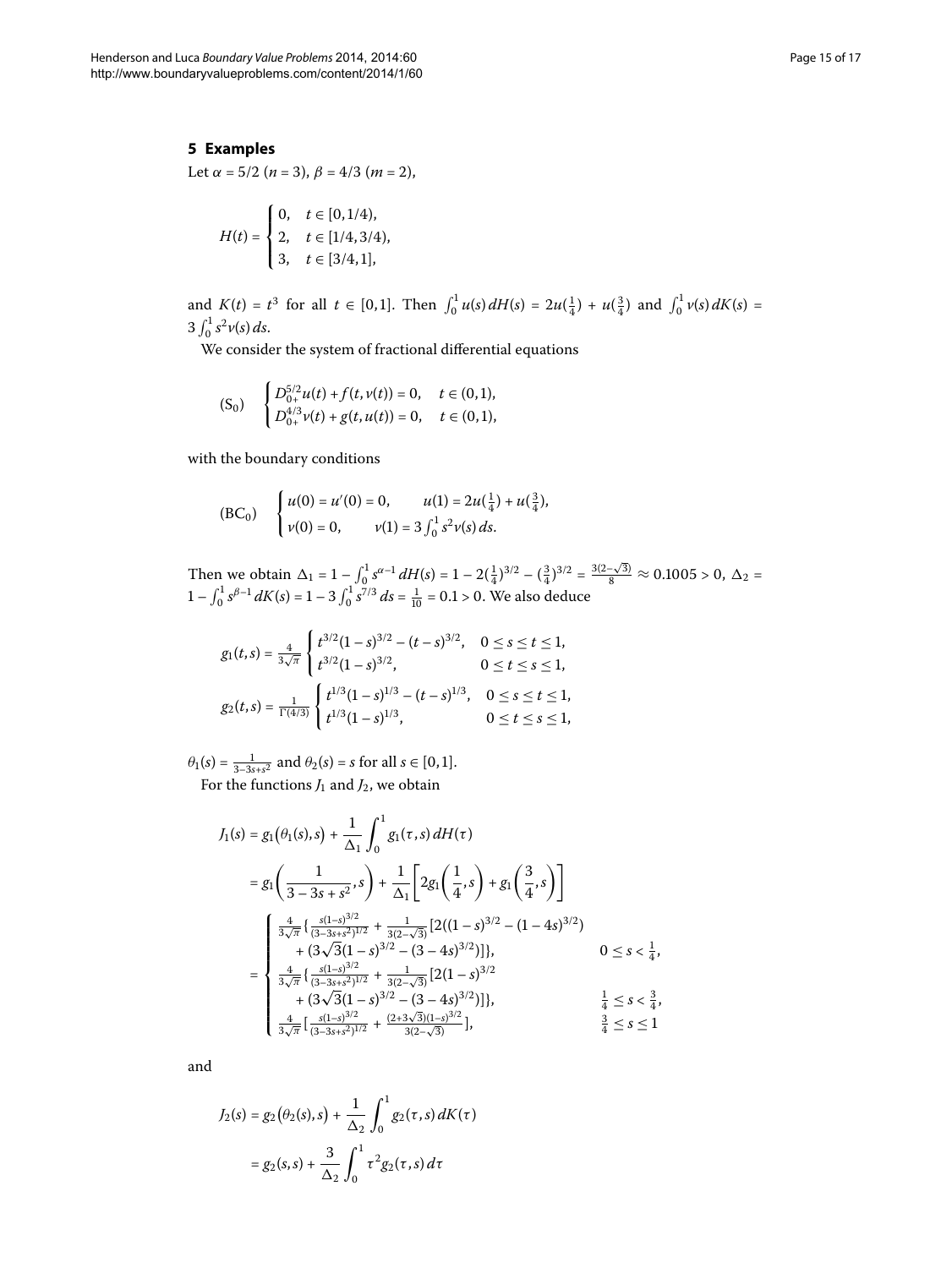$$
= \frac{1}{\Gamma(4/3)} \left( s^{1/3} (1-s)^{1/3} + 9(1-s)^{1/3} - 9(1-s)^{10/3} - \frac{180}{7} s (1-s)^{7/3} - \frac{45}{2} s^2 (1-s)^{4/3} \right), \quad s \in [0,1].
$$

**Example 1** We consider the functions

$$
f(t, u) = a(u^{\alpha_0} + u^{\beta_0}), \qquad g(t, u) = b(u^{\gamma_0} + u^{\delta_0}), \quad t \in [0, 1], \ u \ge 0,
$$

where  $\alpha_0 > 1$ ,  $0 < \beta_0 < 1$ ,  $\gamma_0 > 2$ ,  $0 < \delta_0 < 1$ ,  $a, b > 0$ . We have  $K_1 = \max_{s \in [0,1]} J_1(s) \approx$ 1.8076209,  $K_2$  = max<sub>*s*∈[0,1]</sub>  $J_2$ (*s*) ≈ 4.16640785. Then  $m_0$  = max{ $K_1$ ,  $K_2$ } =  $K_2$ . The functions *f* (*t*, *u*) and *g*(*t*, *u*) are nondecreasing with respect to *u*, for any  $t \in [0,1]$ , and for  $p = 1/2$  and  $c \in (0, 1/2)$  the assumptions (H3) and (H6) are satisfied; indeed we obtain

$$
f_{\infty}^{i} = \lim_{u \to \infty} \frac{a(u^{\alpha_{0}} + u^{\beta_{0}})}{u^{1/2}} = \infty, \qquad g_{\infty}^{i} = \lim_{u \to \infty} \frac{b(u^{\gamma_{0}} + u^{\delta_{0}})}{u^{2}} = \infty,
$$
  

$$
f_{0}^{i} = \lim_{u \to 0^{+}} \frac{a(u^{\alpha_{0}} + u^{\beta_{0}})}{u} = \infty, \qquad g_{0}^{i} = \lim_{u \to 0^{+}} \frac{b(u^{\gamma_{0}} + u^{\delta_{0}})}{u} = \infty.
$$

We take  $N = 1$  and then  $\int_0^1 g(s, 1) ds = 2b$  and  $f(t, 2bm_0) = a[(2bm_0)^{\alpha_0} + (2bm_0)^{\beta_0}]$ . If  $a[(2bm_0)^{\alpha_0} + (2bm_0)^{\beta_0}] < \frac{1}{m_0} \Leftrightarrow a[m_0^{\alpha_0+1}(2b)^{\alpha_0} + m_0^{\beta_0+1}(2b)^{\beta_0}] < 1$ , then the assumption (H7) is satisfied. For example, if  $\alpha_0 = 3/2$ ,  $\beta_0 = 1/3$ ,  $b = 1/2$ , and  $a < \frac{1}{m_0^{5/2} + m_0^{4/3}}$  (*e.g.*  $a \le$ 0.0237), then the above inequality is satisfied. By Theorem 3.3, we deduce that the problem  $(S_0)$ - $(BC_0)$  has at least two positive solutions.

**Example 2** We consider the functions

$$
f(t,x)=\frac{x^a}{t^{\zeta_1}(1-t)^{\rho_1}},\qquad g(t,x)=\frac{x^b}{t^{\zeta_2}(1-t)^{\rho_2}},
$$

with  $a, b > 1$  and  $\zeta_1, \rho_1, \zeta_2, \rho_2 \in (0, 1)$ . Here  $f(t, x) = p_1(t)q_1(x)$  and  $g(t, x) = p_2(t)q_2(x)$ , where

$$
p_1(t) = \frac{1}{t^{\zeta_1}(1-t)^{\rho_1}},
$$
  $p_2(t) = \frac{1}{t^{\zeta_2}(1-t)^{\rho_2}},$   $q_1(x) = x^a,$   $q_2(x) = x^b.$ 

We have  $0 < \int_0^1 p_1(s) ds < \infty$ ,  $0 < \int_0^1 p_2(s) ds < \infty$ .

In ( $\widetilde{H5}$ ), for  $r_1 < a, r_2 < b$  and  $r_1r_2 \geq 1$ , we obtain

$$
\limsup_{x\to 0^+} \frac{q_1(x)}{x^{r_1}} = 0, \qquad \limsup_{x\to 0^+} \frac{q_2(x)}{x^{r_2}} = 0.
$$

In (H6), for  $l_1 < a$ ,  $l_2 < b$ ,  $l_1 l_2 \ge 1$ , and  $c \in (0, \frac{1}{2})$ , we have

$$
\liminf_{x \to \infty} \inf_{t \in [c, 1-c]} \frac{f(t, x)}{x^{l_1}} = \infty, \qquad \liminf_{x \to \infty} \inf_{t \in [c, 1-c]} \frac{g(t, x)}{x^{l_2}} = \infty.
$$

For example, if  $a = 3/2$ ,  $b = 2$ ,  $r_1 = 1$ ,  $r_2 = 3/2$ ,  $l_1 = 1$ ,  $l_2 = 3/2$ , the above conditions are satisfied[.](#page-13-2) Then, by Theorem 4.2, we deduce that the problem  $(S_0)$ - $(BC_0)$  has at least one positive solution.